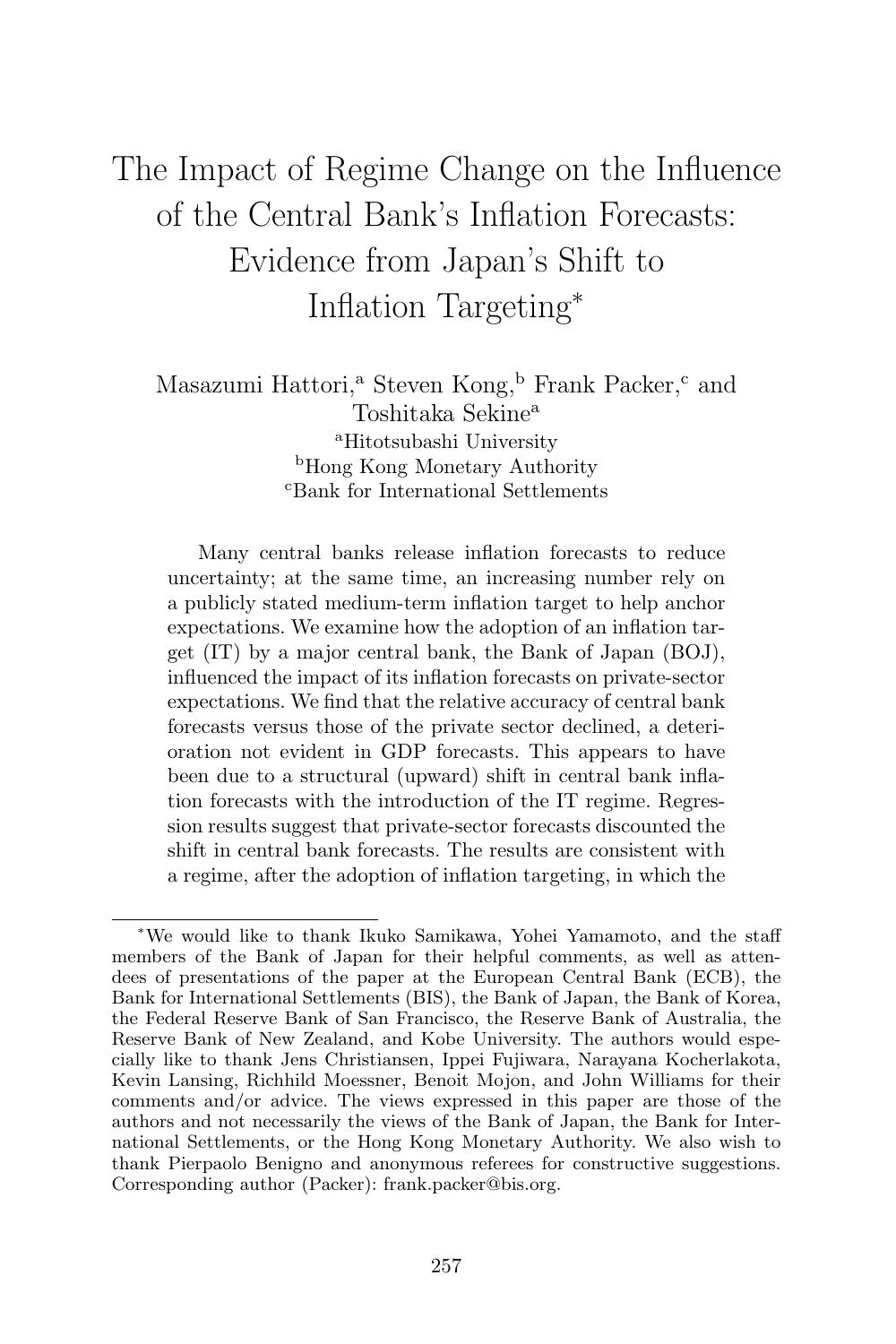private sector viewed the central bank forecasts as upwardly biased. More generally, they confirm the difficulty in raising inflation expectations from below in the presence of an effective lower bound in the nominal policy interest rate.

JEL Codes: E31, E52, E58.

#### **1. Introduction**

How central banks should best communicate to the market is an increasingly important topic in the central banking literature. With ever greater frequency, central banks communicate through forecasts of prices and output over both the near and medium term. These forecasts can serve the purpose of reducing errors and uncertainty by private forecasters, with regard to economic fundamentals as well as the future policy actions of the central bank. In so doing, they can improve the effectiveness of other central bank communications and policies as well as economic welfare more generally. This paper contributes to the literature on central bank forecasts, by documenting how the release of the forecasts of one major central bank—the Bank of Japan (BOJ)—has been influencing private-sector expectations of inflation, and asking why the nature of this influence may have shifted over time.

At the same time, central banks of the 21st century generally rely on a publicly stated medium-term inflation target to help anchor expectations of inflation. Inflation targeting (IT) removes uncertainty about at least one of the ultimate objectives of the central bank, however much macroeconomic and global shocks may influence near-term inflation outcomes. The Bank of Japan adopted inflation targeting in early 2013, relatively late in the community of central banks in advanced economies, and more than a decade after they began to release economic forecasts. This paper aims to examine whether the impact of Bank of Japan forecasts on those of the private sector has been influenced by the adoption of an inflation target, which makes this paper unique in the empirical literature.

In contrast to most other advanced economies' experiences with inflation targeting, where IT was introduced in an effort to bring overly high inflation down and stabilize it at low levels, the Bank of Japan moved to IT when existing inflation (and indeed the inflation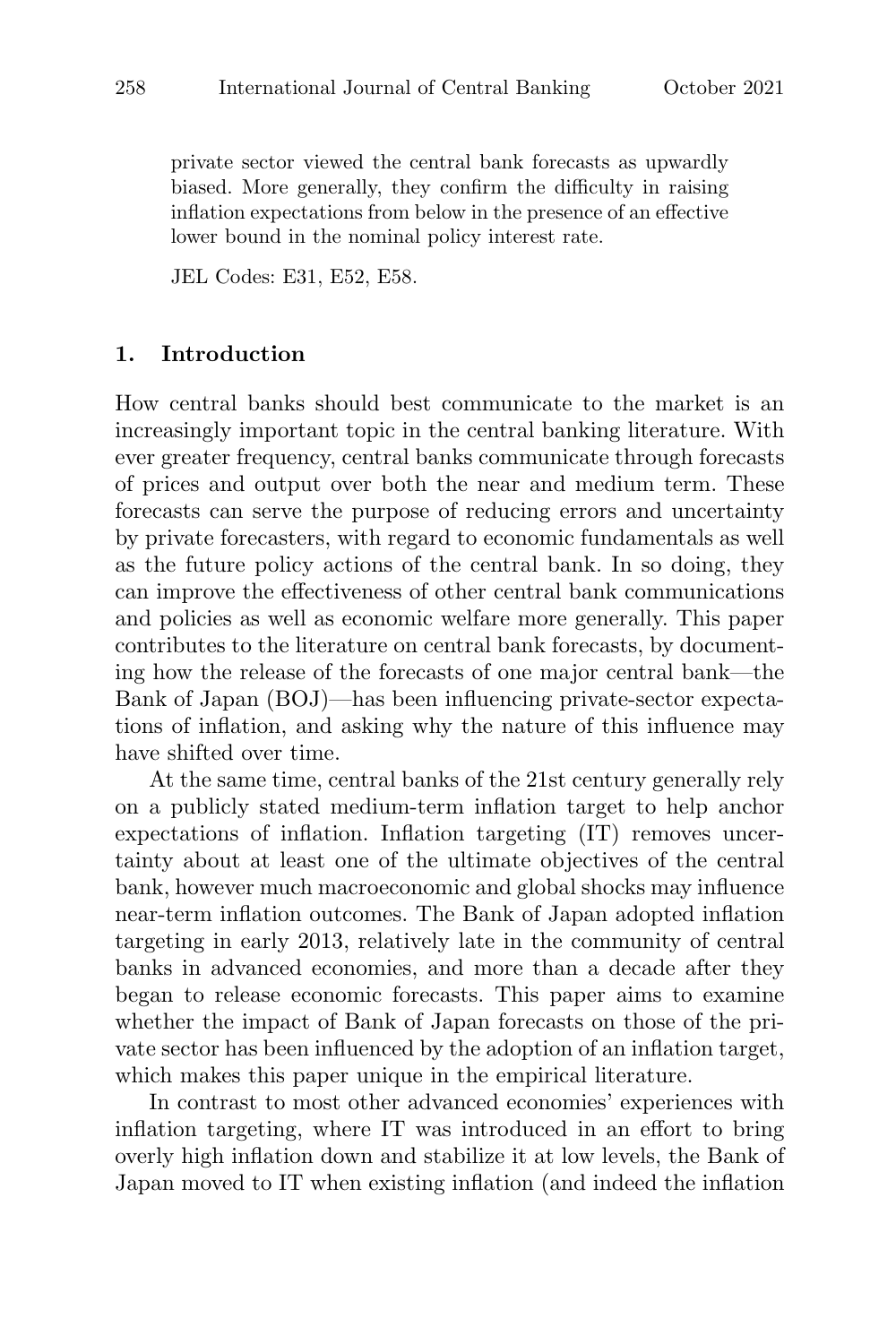of the previous 15 years) was below the new target. In cross-country work, Ehrmann (2015) suggests that central banks may have more difficulty in hitting newly adopted inflation targets from below than from above, as inflation expectations in such cases can be sticky in response to positive inflation surprises. The data set of Ehrmann's paper ends too quickly to lend insight into Japan's experience, however.

The value-added of our paper is as follows. While there is a large literature on the effectiveness of inflation forecasts, as well a separate one on the effectiveness of IT frameworks for monetary policy, our paper is the first, to our knowledge, that empirically examines how inflation forecasts by the central bank might be affected by the introduction of an inflation-targeting regime. The main theoretical reference to date is Dale, Orphanides, and Osterholm (2011), which models the joint presence of private-sector and central bank inflation forecasts, as well as of central bank inflation targets. In the model, if central bank forecasts are imprecise enough, the introduction of inflation targets can crowd out a role for central bank forecasts in communicating imperfect information. Changes to other parameters of the model can do so as well, such as a structural change that makes it difficult for the private sector to assess the quality of the central bank's forecasts.

Another argument is that central bank (CB) forecasts may be discounted in an IT regime, because the CB has the incentive to adjust its forecasts towards the target to communicate its commitment to achieve the inflation target. In other words, with a target to meet, central bank inflation forecasts became more Odyssean in nature rather than Delphic (for discussions of the distinction, see Campbell et al.  $2012$  and Andrade et al.  $2018$ <sup>1</sup>. Because private forecasters are ex ante aware of the dual nature of the central bank's forecast once there is an inflation target, they will discount the central bank forecasts relative to those undertaken before the target was adopted, if the bank's ability to achieve it is in doubt.

<sup>&</sup>lt;sup>1</sup>In fact, from April 2013, shortly after the adoption of inflation targeting, it was announced that BOJ inflation forecasts would be made assuming the effects of past policy decisions. Since that time, at least during the sample period of this paper, its two-year-ahead inflation forecasts (excluding consumption tax effects) had been close to around 2 percent. Prior to that time, forecasts had been only conditioned on the future path of interest rates (see footnote 15).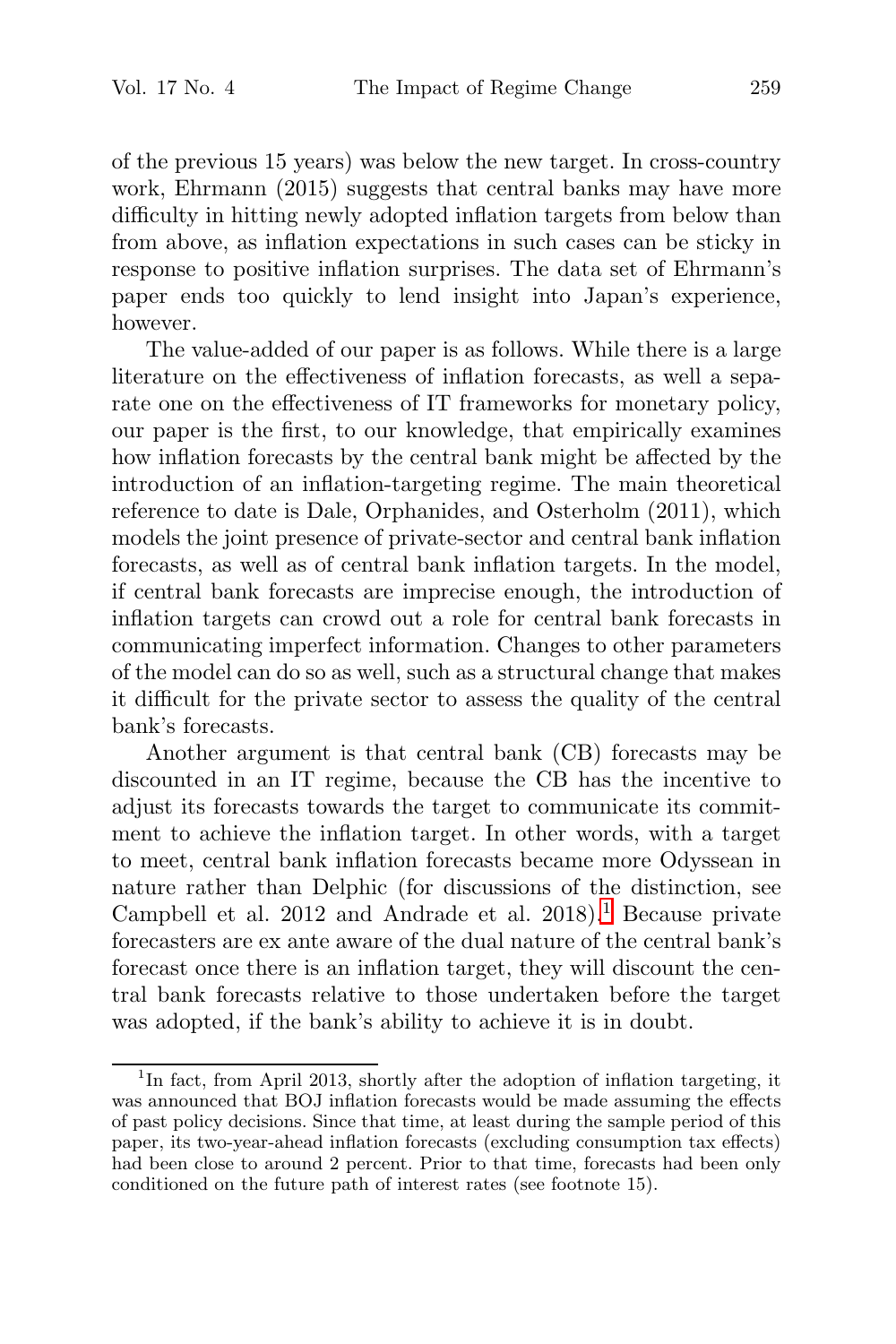Japan introduced an inflation target when its inflation was below the target, which is not the typical situation in which inflation targeting has been introduced historically. But below-target inflation can no longer be viewed as unusual, with inflation levels in advanced as well as many emerging economies persistently weak and well below established targets. For countries that may be considering introducing an inflation-targeting regime in the midst of a secular wave of disinflationary pressure, the experience of Japan poses important lessons. The Japanese experience also allows us to investigate whether the influences of the IT regime that might in theory affect the accuracy of inflation forecasts have in fact been observed in practice.

Historically speaking, Japan introduced an inflation target due to a political shock, which had been largely unpredicted at the time. The introduction of inflation targeting was triggered by the election of the Liberal Democratic Party (LDP) and its leader Shinzo Abe to prime minister in December 2012. Aggressive monetary policy easing was one of his "three arrows" of economic policy, and once he became prime minister, Abe insisted on an inflation-targeting regime to achieve this end. While the nomination and ascension of Haruhiko Kuroda to be governor of the Bank of Japan in April 2013 is often associated with inflation targeting in Japan, it was because of the Abe administration's pressure that Governor Shirakawa was forced to introduce an inflation-targeting regime in January 2013 well before his term ended.<sup>2</sup>

Abe's victory in the election of the LDP leadership the previous September was not widely expected, and in fact the result was quite a close call. Were it not for a last-second endorsement, the head of the party and the eventual position of prime minister could easily have gone to an individual with much more conservative views on monetary policy.<sup>3</sup> Thus, when considering the political events

 $2^2$ On November 12, 2012, Shirakawa stated in a public speech the view that it was economic growth supported by increased growth potential that was necessary to overcome deflation (Shirakawa 2012). Moreover, in his memoirs Shirakawa wrote, "I was against strongly adhering to a specific number like '2%' for the target inflation rate (authors' translation)" (Shirakawa 2018, p. 318).

 $3$ There were in fact five candidates up for the LDP's presidential election in September 2012. A veteran politician, Shigeru Ishiba, won considerably more votes than Abe in the first round of voting—199 votes versus 141 (out of 489).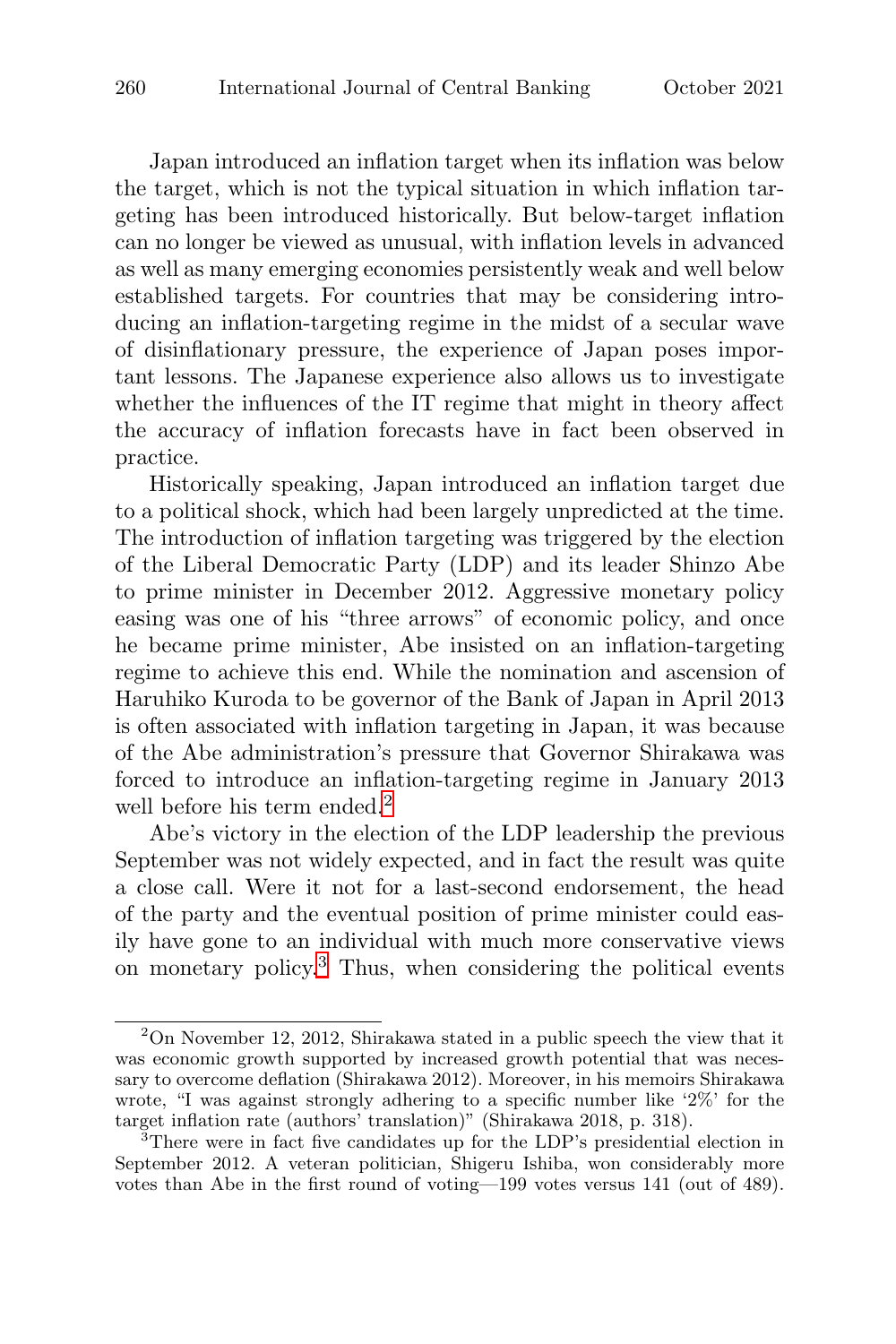as they actually occurred, Japan would appear to provide a natural experiment on what would happen to central banks' and the private sector's inflation forecasts after an unanticipated political shock results in the introduction of an inflation-targeting regime.

To preview our results, in the estimations that follow, we find that after the introduction of inflation targeting, the relative accuracy of central bank forecasts versus those of the private sector declined. Such a relative deterioration of central bank forecast performance is not evident in the gross domestic product (GDP) forecasts. This appears to be due to a structural shift in central banks' forecasts starting with the introduction of the IT regime. Regression estimates of monthly changes in private-sector forecasts, which include the deviation of their forecasts from Bank of Japan forecasts as an explanatory variable, then show the best fit to be one that includes a level shift downward in the IT era, which discounts the change in BOJ forecasts. Once again, a similar pattern is not apparent in the case of regressions for GDP forecasts.

The adjustment of central bank forecasts does not appear due to their being crowded out by perfectly credible inflation targets, nor do the regression results suggest that increased uncertainty with regard to the precision of central bank forecasts are the main factor, as theory might suggest (Dale, Orphanides, and Osterholm 2011). Rather, the results are consistent with central bank forecasts having become more Odyssean (Campbell et al. 2012 and Andrade et al. 2018), and private-sector forecasters largely adjust for the resulting bias of the central bank forecast, anticipating the problems of monetary transmission in an era of chronically below-target inflation and the zero lower bound.

Abe was not welcomed by a number of big names, including the head of his own political faction. Abe only became a viable candidate when Taro Aso, a former prime minister, decided to support Abe at the last moment. Because the top candidate did not get the majority of votes, it went to a second round, which is the first time that had happened in more than 40 years. In the second round, Abe won the majority. This in turn was the first time that the candidate in the second place in the first-round voting had won in the final round in more than 70 years. The previous front-runner, Ishiba, had expressed a reserved view about inflation targeting and aggressive monetary easing, expressing more concerns about the risk of high inflation by mentioning the possibility of hyperinflation in past interviews to media in 2010 (LDP Policy Research Council Chairperson's Regular Press Conference, February 17, 2010) and 2012 (Nikkei newspaper, December 21, 2012).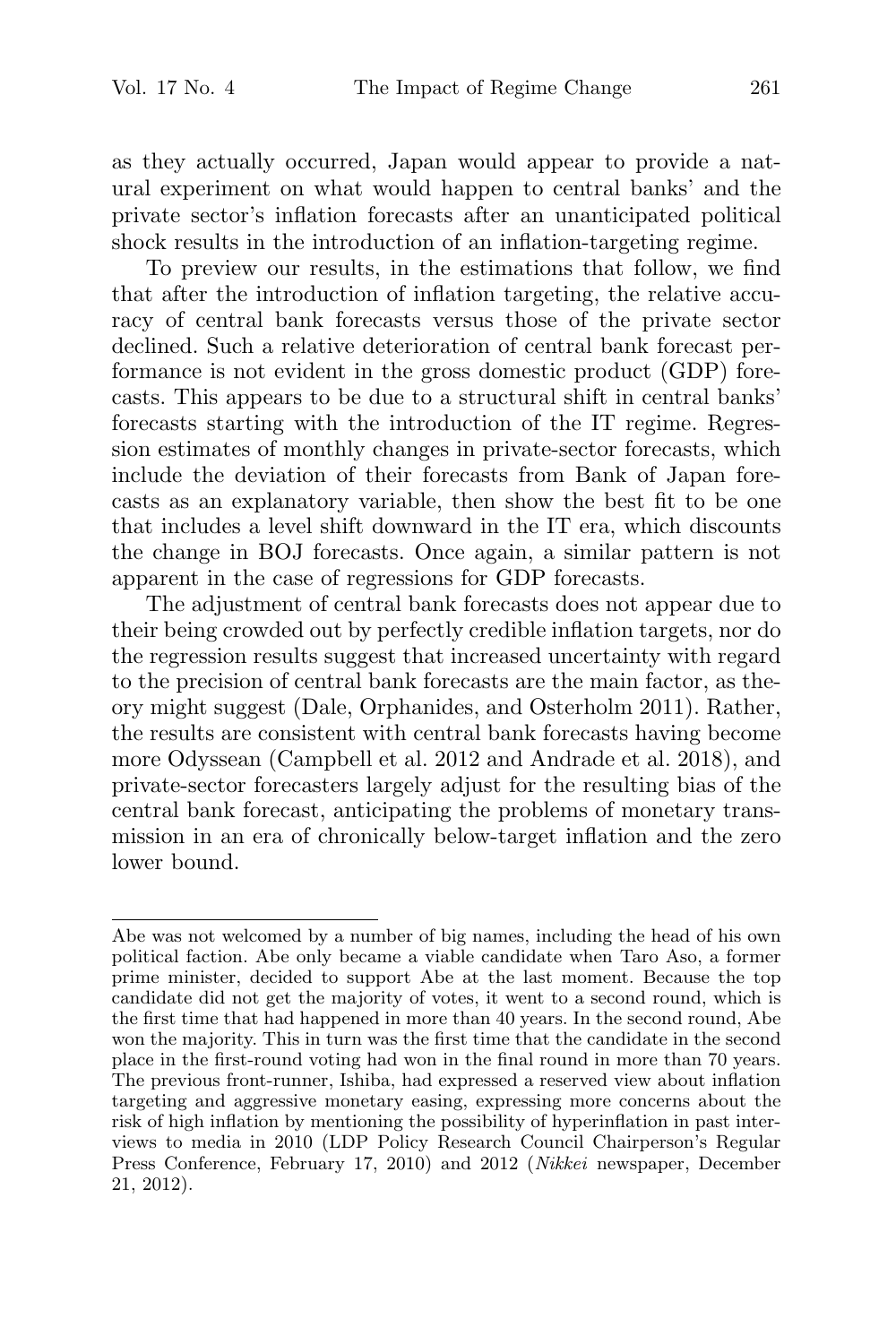The rest of the paper will proceed as follows. In the next section, we review the literature on central bank forecasts as a form of central bank communication, as well as communication in light of the introduction of inflation-targeting regimes. In section 3, we discuss the data and institutional background, as well as outline the empirical strategy behind the tests for the effectiveness of central bank forecasts. Section 4 reviews the performance of central bank and private-sector forecasts both prior to and subsequent to the introduction of inflation targeting, and tests for structural breaks in the forecast series. In section 5, we present the main results, based first on monthly, and then quarterly, data. Section 6 concludes.

## **2. Review of the Literature: The Impact of Central Bank Inflation Forecasts and Targets**

The literature on the role of central bank communication in monetary policymaking exploded in the late 1990s and the early 2000s, and this early literature is summarized comprehensively in Blinder et al. (2008). To quote its assessment, central bank communication "has the ability to move financial markets, to improve the predictability of monetary policy, and the potential to help monetary authorities achieve macroeconomic objectives." At the same time, there was not yet a consensus on best practice across central banks, since communication strategies clearly differed significantly.

An increasingly important strand of the literature focuses on how central bank communication affects private-sector forecasts of inflation. Since private-sector expectations of inflation determine ex ante real interest rates, by influencing these expectations central bank communication can in turn determine monetary conditions. Romer and Romer (2000) show that the Federal Reserve had, at least during their period of investigation, superior information to the private sector when it came to inflation forecasts, and the private sector indirectly inferred this information from the policy changes undertaken by the Federal Reserve. A number of other papers have since shown that the release of information by the central bank can increase the predictive precision of private interest rate forecasts.

An early look at the influence of the publication of the central bank's own inflation forecasts in clarifying future economic developments was provided by Fujiwara (2005), who showed that central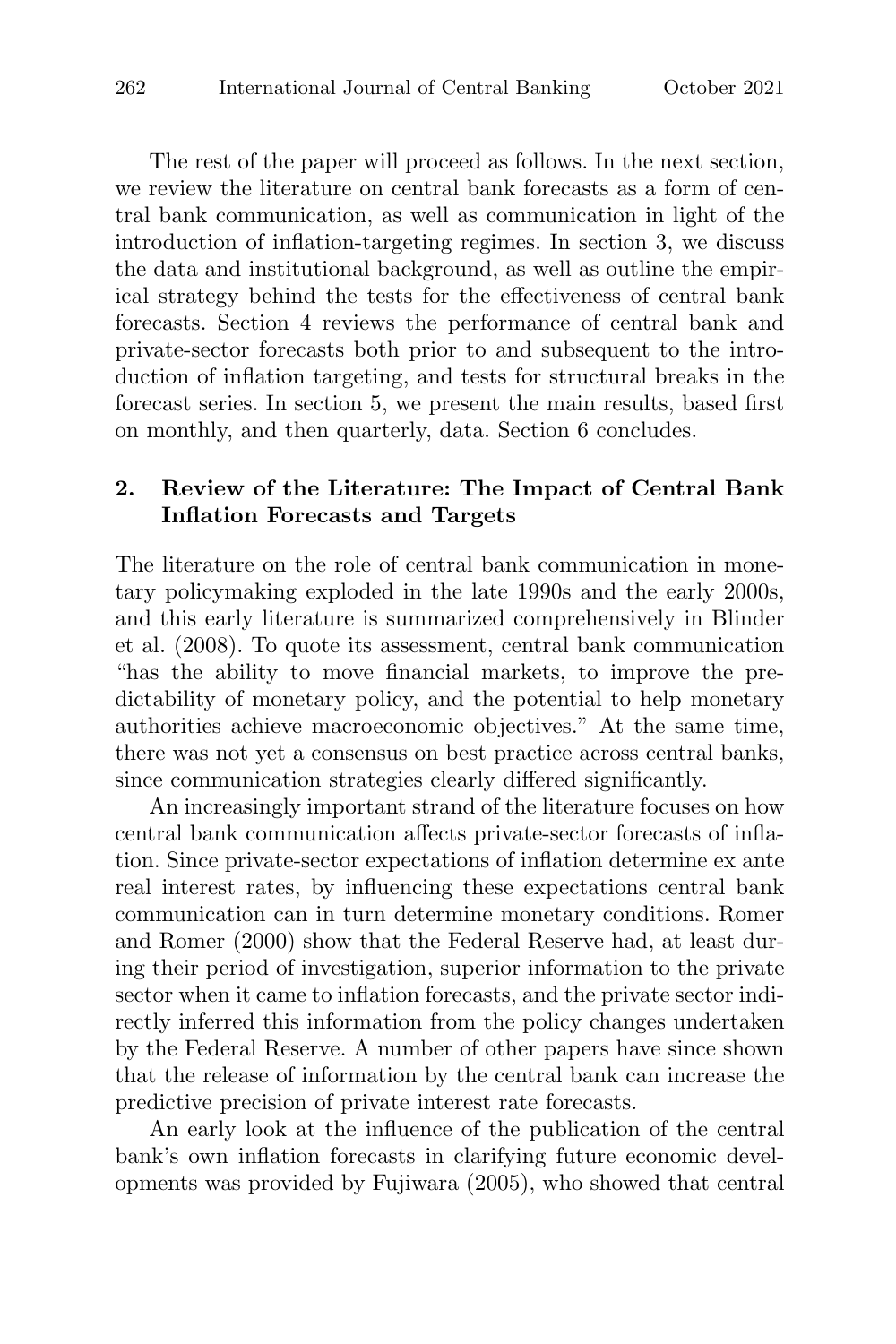bank forecasts have a significant effect on private-sector forecasts as well as diminishing uncertainty. The more recent strands of the literature document the impact of central bank forecasts on the actual level of private-sector inflation expectations. Hubert (2014) found that central bank forecasts in the case of the United States became a focal point for private-sector expectations, while Pedersen (2015) showed that the forecasts published by the central bank in the case of Chile influenced the short-run inflation forecasts of the private sector. Hubert's (2015) study of five advanced economies again found that central bank inflation forecasts indeed influence the level of private forecasts in all cases. More recently, de Mendonca and de Deus (2019) find that higher central bank forecasts in three emerging market economies result in upwardly revised private-sector forecasts, but more in the case of GDP growth than inflation forecasts.

Though also a subject of the central bank communication literature, the announcement of medium- to long-term inflation targets differs from those of inflation forecasts. The introduction of inflation targeting has been shown to reduce the dispersion of inflation forecasts generally (Crowe 2010), which is what theory would predict if targets are credible enough to provide an anchor to expectations. However, the finding does not apply when only developed countries alone are examined (Cecchetti and Hakkio 2009, Capistran and Ramos-Francia  $2010$ .<sup>4</sup> Likely reasons for this finding include the pre-existing relative stability of inflation in developed countries and already homogenous views about future developments.

Inflation-targeting regimes became widespread in an era when countries viewed them as a tool to rein in high inflation by anchoring expectations at the target. However, over the past decade weak inflation has meant that inflation has been persistently below levels considered optimal across a wide range of countries, not least the United States. Ehrmann (2015) suggests that at low levels of inflation, inflationary expectations are less likely to be anchored

<sup>&</sup>lt;sup>4</sup>The results are not yet clear-cut in cross-sectional empirical work either. While Ehrmann, Eijffinger, and Fratzscher (2012) find that transparency—in which having an inflation objective is one component—can reduce the dispersion of inflation forecasts, by contrast, Siklos (2013), in a study covering nine economies, finds that transparency of the central bank is associated with an increase in disagreement of inflation forecasts, a finding which holds regardless of IT regime.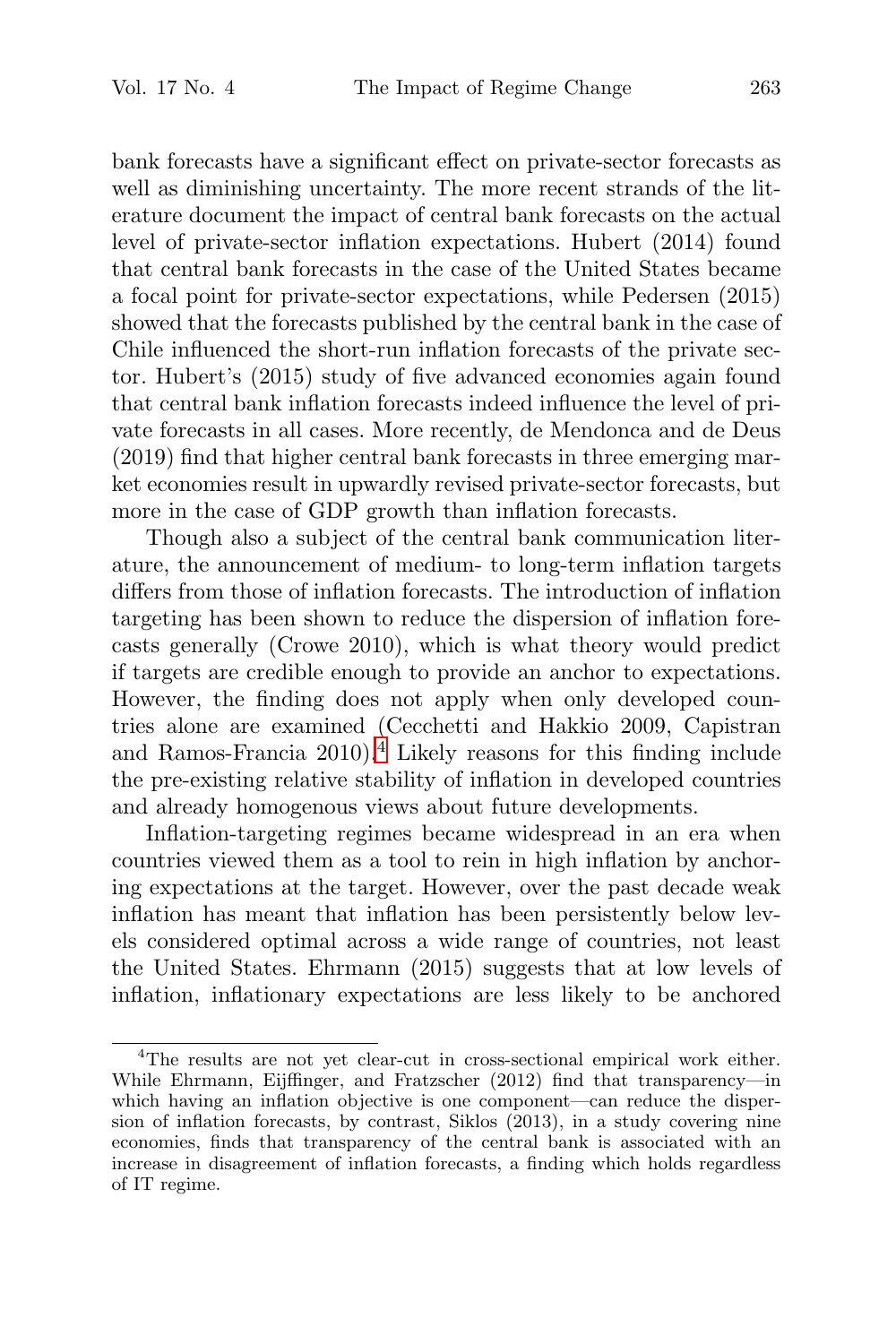by a target, and are more sensitive to lower-than-expected inflation shocks than higher-than-expected inflation shocks. The author concludes there may be unique difficulties in managing inflationary expectations when the central bank is targeting inflation from below, perhaps due to the difficulties of operating monetary policy at the effective zero lower bound.<sup>5</sup>

How might the impact of central bank inflation forecasts on private-sector expectations change with the adoption of an inflation target? Morris and Shin (2002) make the point that public information has potentially a dual role: it both conveys the status of fundamentals and serves as a focal point for beliefs. In the latter role, there are conditions under which it can crowd out the incentive of the private sector to produce high-quality forecasts.<sup>6</sup> Demertizis and Viegi (2008) apply the Morris-Shin model explicitly to the announcement of an inflation target and show that inflation targets may indeed serve as focal points for coordinating private expectations. But they note that anchoring is improved only if large shocks are not anticipated and all other public information is unclear.

As mentioned in the introduction, in the theoretical article by Dale, Orphanides, and Osterholm (2011), the private sector and the central bank both produce inflation forecasts, using their own forecasting models, and the central bank also has the ability to announce an inflation target. The private sector takes the central bank's forecast into account when forming its forecast: the private-sector forecast is the weighted average of forecasts solely based on its own model and one published by the central bank, and if the recent relative performance of the central bank forecast declines, the weight on

<sup>5</sup>Christensen and Spiegel (2019) also provide evidence that inflation targets are difficult to achieve from below.<br><sup>6</sup>Morris, Shin, and Tong (2006) specified further the conditions under which

the crowding out of the incentive to provide accurate forecasts might occur. Demertzis and Hoeberichts (2007) and Kool, Middeldorp, and Rosenkranz (2011) present related models in which increased transparency of central bank communication can also crowd out private information. An empirical study that relates an inflation target to the level impact of central bank inflation forecasts is Pedersen (2015). When private forecasters believe that inflation will be over the central bank's target in the medium and long term, the short-run inflation forecasts are then higher than otherwise. However, as an inflation target is in place throughout the sample period, the paper does not assess whether the existence of the target itself affects the influence of central bank forecasts.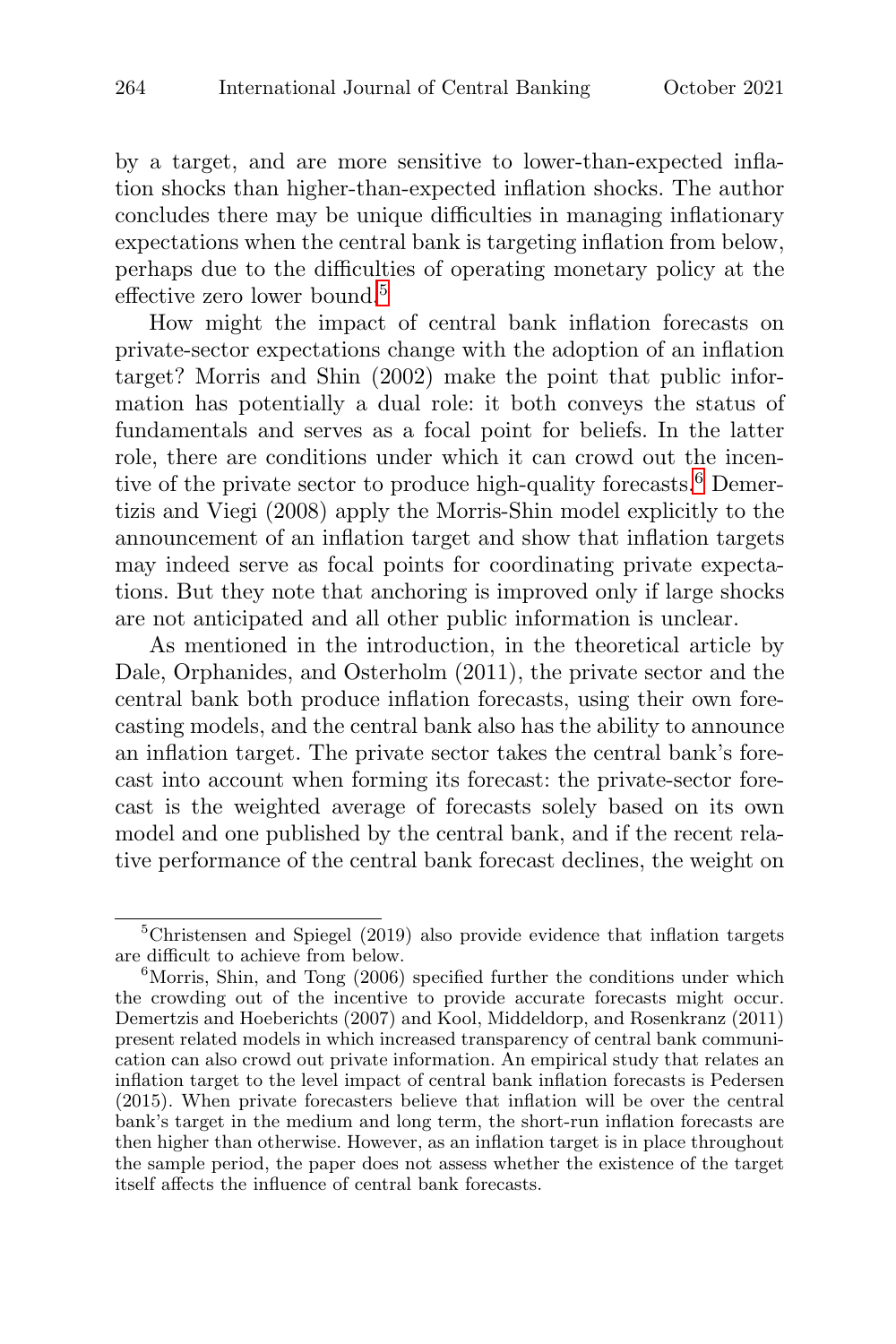the central bank forecast in forming the private-sector forecast will also decline accordingly. The information value of the central bank's forecast is effectively discounted.

As for interaction between inflation forecasts and targets in the paper's model, while inflation forecasts are of variable precision (as in Morris and Shin 2002) and thus have "the potential to mislead and distract," inflation targets, by contrast, are assumed to be credible and thus can make central bank forecasts redundant and less distracting to the private sector (see Dale, Orphanides, and Osterholm 2011, p. 24ff). Within the framework of the model, channels through which central bank inflation forecasts can lose explanatory power with the introduction of an inflation target include (i) the inflation target anchors expectations such that the noisy central bank forecast now adds less net information to the market; (ii) the introduction of the inflation target raises uncertainty about the central bank's model of the inflation and the precision of their forecasts.<sup>7</sup>

Though not covered by the model in Dale, Orphanides, and Osterholm (2011), there is a further explanation of why central bank inflation forecasts can lose explanatory power under inflation targeting: the forecasts may become more Odyssean in nature to communicate the central bank's intent to achieve the target (Campbell et al. 2012 and Andrade et al. 2018), while private-sector forecasters may be skeptical about the central banks' ability to achieve the adopted inflation target. This skepticism can become particularly ingrained when attempting to reach inflation targets from below, due to the effective zero lower bound of the nominal policy interest rate. In this case, even if the central bank's target has credibility of intent, the lack of credibility of action may further feed skepticism (See Bomfim and Rudebusch 2000 for further discussion of this distinction).

<sup>&</sup>lt;sup>7</sup>The above summary is based both on the model setup in Dale, Orphanides, and Osterholm (2011) and footnote 11 in the same work. In footnote 11, the authors note that the gain parameter  $k<sup>f</sup>$  which represents an ability to assess the quality of the central bank's forecasts, "could also be seen as partly reflecting the extent to which the central bank makes and communicates changes in its analytical framework." So while clarity of objectives of inflation targets may encourage more aggressive easing (Orphanides 2018), we interpret the model as implying that when accompanied by untested actions, the parameter reflecting the ability of the private sector to assess the quality of the central bank forecast could be affected by the change of monetary policy regime.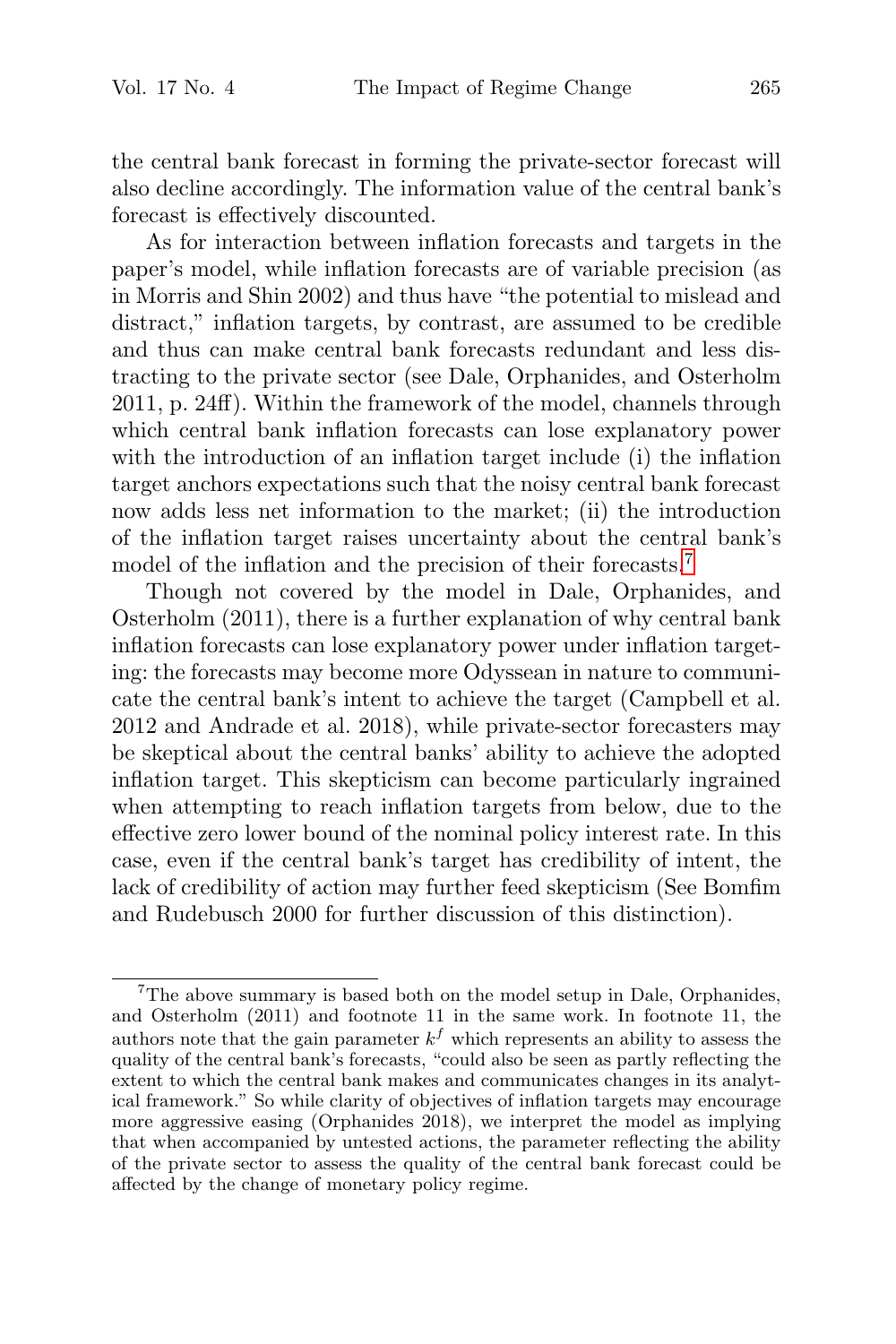In sum, the literature, despite clarifying in many respects how central bank forecasts might affect private forecasts, still has open questions with regard to how that impact might be affected by the introduction of an inflation target. Further, the empirical forecasting literature suggests that the properties of central bank inflation forecasts under an inflation-targeting regime might differ from those without inflation targets, particularly when the central bank has difficulty targeting inflation from below. Our paper, by focusing on the case of Japan, in which the central bank has provided inflation forecasts since 2000 but only since 2013 introduced an inflation-targeting regime, is well placed to shed light on the issue.<sup>8</sup>

#### **3. Data and Empirical Strategy**

#### 3.1 Data

#### 3.1.1 Private-Sector Forecasts

The main objective of the empirical analysis is to assess the impact of the forecasts of the Bank of Japan on private-sector inflationary expectations. As the main proxy measure of private inflationary expectations, we take the inflation forecasts from the so-called ESP survey of professional forecasters surveyed by the Japan Center for Economic Research (JCER). The survey started in 2004, which thus determines the beginning of the sample period for our regression analysis  $(2004-16)$ .<sup>9</sup> Around 40 economists and market analysts from the private sector and independent research institutes are asked

<sup>8</sup>There is also a literature that investigates how individual forecasters' incentives in the private sector can pose tradeoffs with the objective of minimizing forecast errors. For example, some forecasts are biased towards outcomes that favor the forecaster's employer (Ito 1990), while others can be influenced by the incentives of less able forecasters to mimic more capable ones (Ehrbeck and Waldmann 1996), or the incentives to benefit from the publicity that results from sharp differences from the consensus (Laster, Bennett, and Geoum 1999; Ottaviani and Sorensen 2006). <sup>9</sup>The ESP forecasts were originally collected by the Economic Planning Asso-

ciation, an organization affiliated with the Cabinet Office, which published a periodic journal titled Economy, Society, Policy (which is where the acronym "ESP" came from). In April 2012, the Japan Center for Economic Research took over the survey.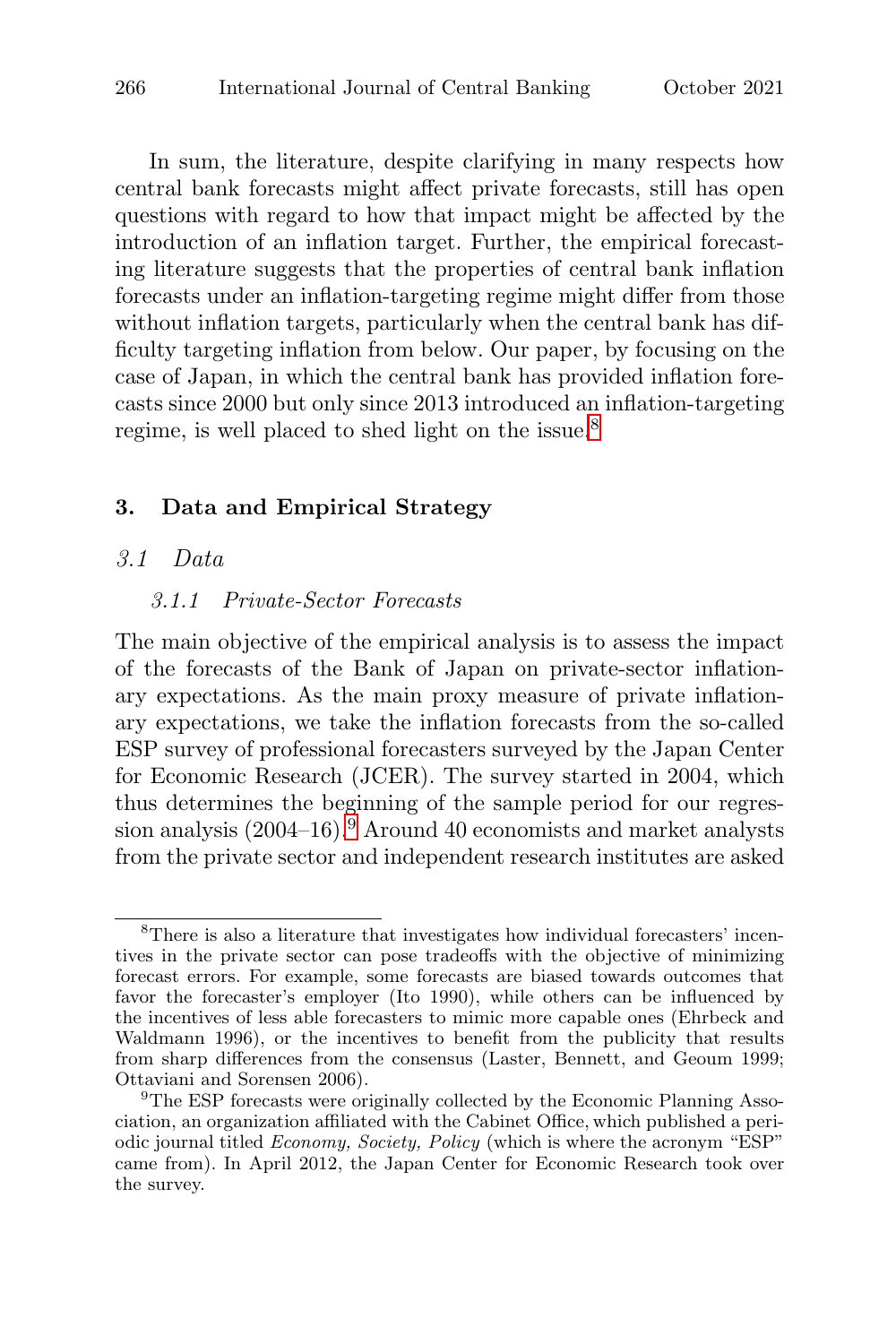their forecasts for the change in annual average level of consumer price index (CPI) excluding fresh food ("core inflation") over the current and next fiscal years (from April to March of the following calendar year) along with other major macroeconomic variables including GDP growth. Private forecasters are surveyed monthly, with the survey period spanning the last few days of a month and the first few days of the following month, and the mean of the forecasts is published about a week after the close of the survey. For the purposes of this study, medians have also been made available to us. We focus on the median of these forecasts as the principal summary statistic: the choice is based on the fact that the Bank of Japan forecasts are also summarized by the median of forecasts of policy board members. Medians are also less susceptible to the influence of outlier forecasts.

## 3.1.2 Bank of Japan Inflation Forecasts

As mentioned above, our objective is to analyze the effect of the inflation forecasts of Japan's central bank, the BOJ, on inflationary expectations of the private sector. In October 2000, the BOJ began to publish summary statistics of the internal forecasts made by individual members of its policy board for inflation, or the change in annual average level of CPI excluding fresh food ("core inflation") over the current fiscal year. In 2001, the bank also began to release next-fiscal-year forecasts. Initially the Bank of Japan only announced ranges of forecasts, but from 2003 also included the medians of these forecasts. For the purposes of this paper, we focus on the median of the inflation forecasts of the Policy Board.

The frequency with which the forecasts have been provided has changed over time. Next-fiscal-year forecasts were first published annually and then, starting in 2005, on a semiannual basis every April and October. From mid-2008, the forecasts were released in January and July as well, thus increasing the frequency to a quarterly basis. We have collected the historical figures from a number of BOJ publications, including the "Outlook for Economic Activity and Prices" and "Statement on Monetary Policy."

The focus of this paper is on the impact of next-year forecasts in particular, how changes in BOJ forecasts for the next fiscal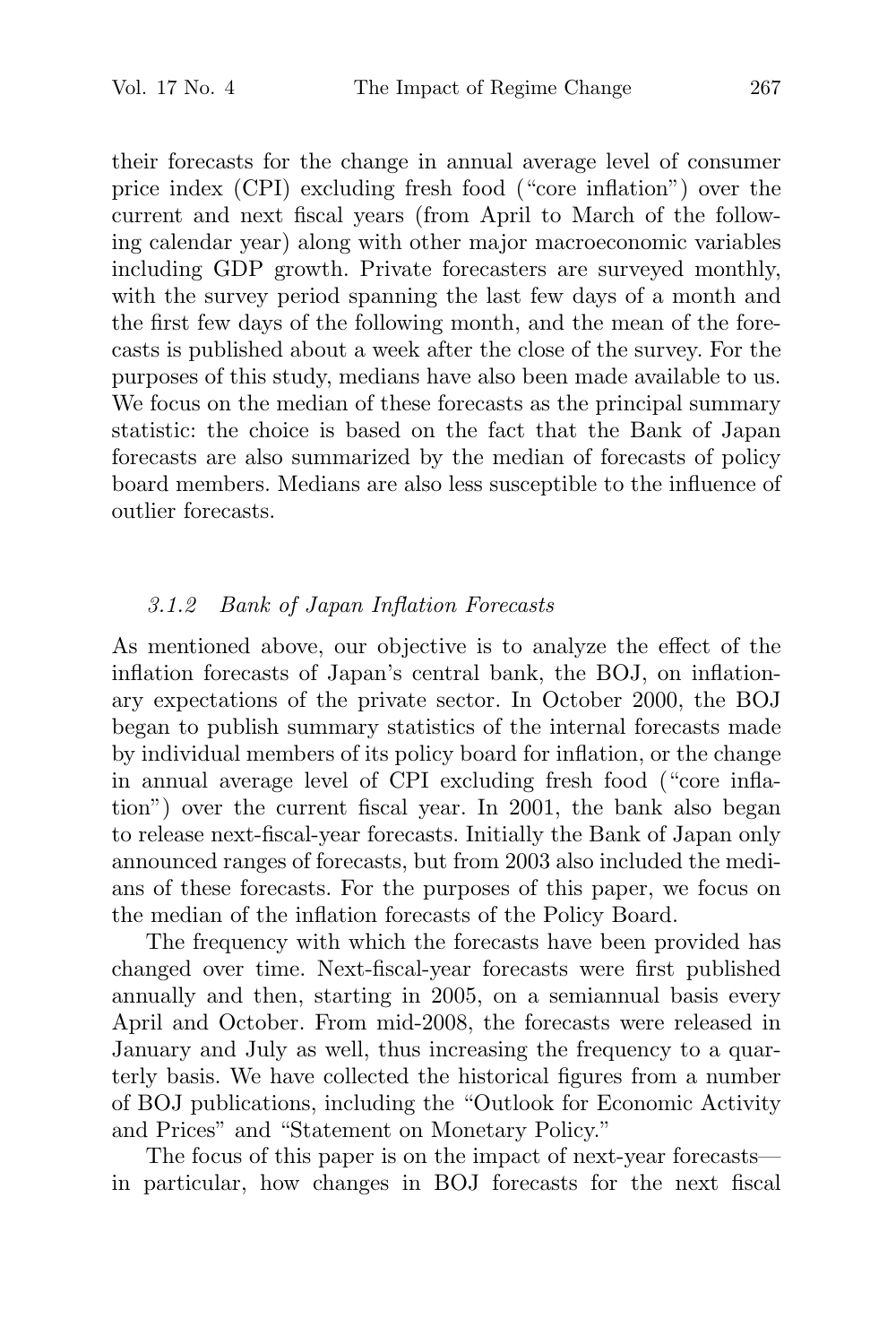|                   | Bank of Japan's<br><b>Forecasts</b>                                                                                    | <b>Private Sector's</b><br><b>Forecasts</b>                                                         |
|-------------------|------------------------------------------------------------------------------------------------------------------------|-----------------------------------------------------------------------------------------------------|
| Source            | <b>BOJ</b> Publications<br>(e.g., "Outlook for<br>Economic Activity and<br>Prices," "Statement<br>on Monetary Policy") | Japan Center for<br>Economic Research<br>("ESP Forecast")                                           |
| Frequency         | October 2000-April<br>2008: Semiannually.<br>July 2008-Now:<br>Quarterly                                               | May $2004 - Now:$<br>Monthly                                                                        |
| Forecast Variable | Annual Core Inflation<br>(i.e., Headline<br>Inflation Excluding<br>Fresh Food)                                         | Annual Core Inflation                                                                               |
| Forecast Horizon  | Current and Next<br>Fiscal Years:<br>Two-Year-Ahead<br>Forecasts from<br>October 2008                                  | Current and Next<br>Fiscal Years:<br>Two-Year-Ahead<br>Forecasts are available<br>from time to time |
| Data Level        | Range and Median of<br>Individual Forecasts                                                                            | Mean and Median of<br>Individual Forecasts;<br>Individual Forecasts<br>are also available           |

## **Table 1. Bank of Japan's Forecasts and ESP Forecasts**

**Sources:** Bank of Japan; Japan Center for Economic Research.

year influence the private sector's forecasts for the same periods.<sup>10</sup> Current-year forecasts are also available, but their movements reflect changes in realized inflation outcomes as much as changes in the outlook. Further, central banks usually are concerned with medium- to long-term inflation expectations, for which the next-year forecasts are a much better proxy. The features of the BOJ and the forecasts from the JCER survey are summarized in table 1.

 $^{10}\mathrm{T}$  wo-year-ahead inflation forecasts have been regularly provided by the JCER from July 2013 and by the BOJ since October 2008 but are not used in this study due to the limited sample size.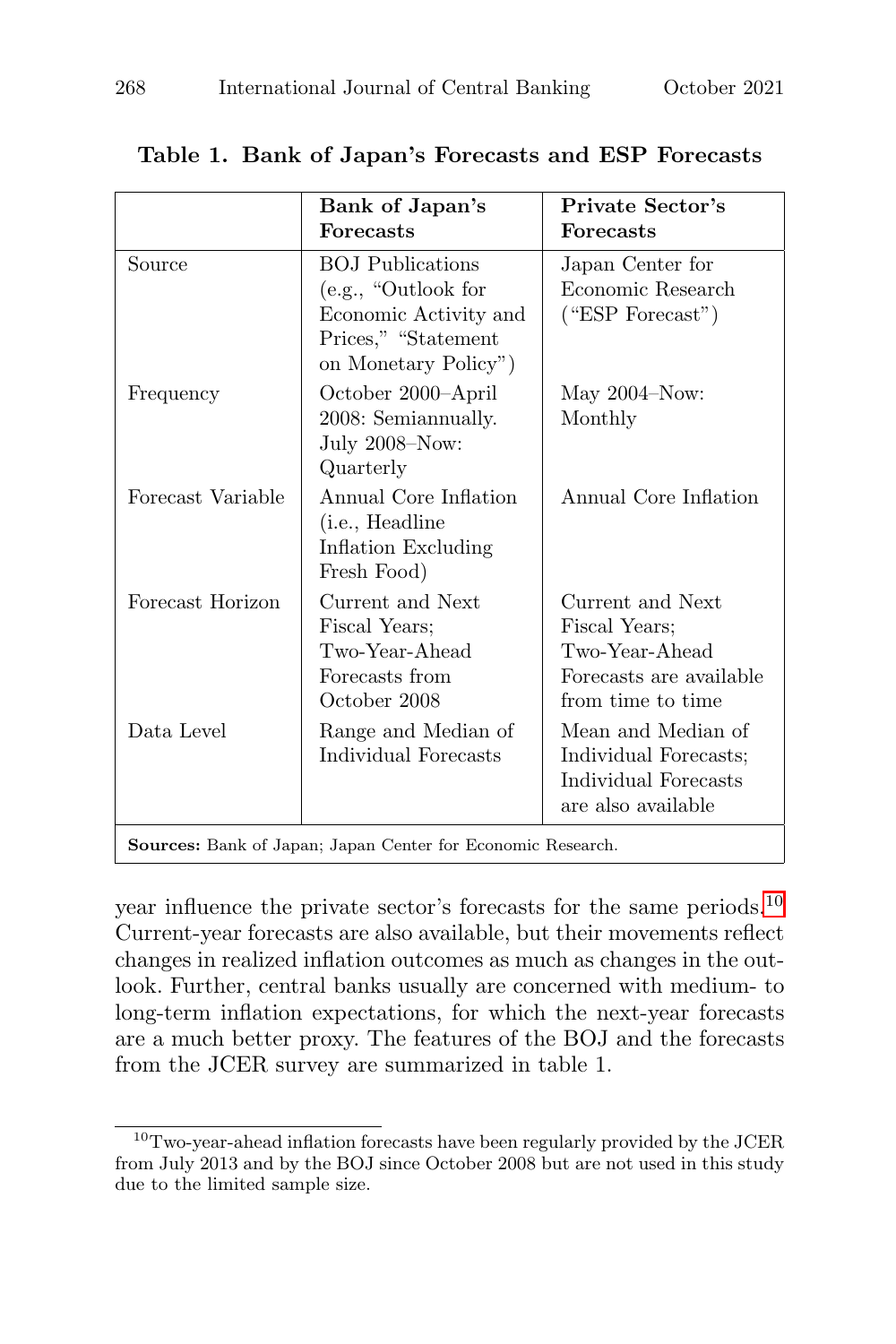## 3.1.3 Control Variables

We include monthly control variables in regression analyses that, in addition to the Bank of Japan forecasts, should also regularly shape private-sector inflation expectations. Particularly when assessing the impact of BOJ forecasts, it is important to control for significant changes to macroeconomic and financial market conditions that might affect inflationary expectations.

The main control variables that we include in this study are as follows:

**Inflation "Surprises" from the Monthly CPI Releases**  $(InfSurp<sub>t</sub>)$ . An inflation surprise is defined as the currently realized year-on-year quarterly core inflation minus the latest mean inflation forecast for that quarter from the ESP survey. Realized quarterly core inflation is calculated as the year-on-year change in the average core CPI level for the months of that quarter. When the core CPI level is only available for the first month or first two months of a quarter, realized inflation is the year-on-year change in the average core CPI level for which realized data are available. A positive surprise may lead the private sector to upgrade its inflation outlook. Pedersen (2015) shows that surprises in monthly released data affect current-year inflation expectations of private forecasters but not their next-year inflation expectations.

Changes in the Expected Yen Exchange Rate  $(\Delta e^{esp}_{t, ny},$ *ny* **for Next Year).** We measure the log change in the expected yen–dollar rate between two consecutive ESP surveys for the next fiscal year. Expected depreciation of the Japanese yen might exert some upward pressure on inflation in Japan via exchange rate passthrough, while appreciation could work in the opposite direction.

Changes in the Spot Oil Prices  $(\Delta oil_i^{spot})$  and Average Futures Oil Prices for the Next Fiscal Year  $(\Delta oil_t^{ny})$ . We measure the log changes in the spot prices as well as in the average prices of future contracts with delivery in the next fiscal years for West Texas Intermediate (WTI) crude oil.<sup>11</sup> Both the inflation forecasts made by the BOJ and by the private sector incorporate expected movements in energy prices. Changes in spot oil prices,

 $11$ See appendix table A.1 for the full description of variables, including details on how the average prices are calculated.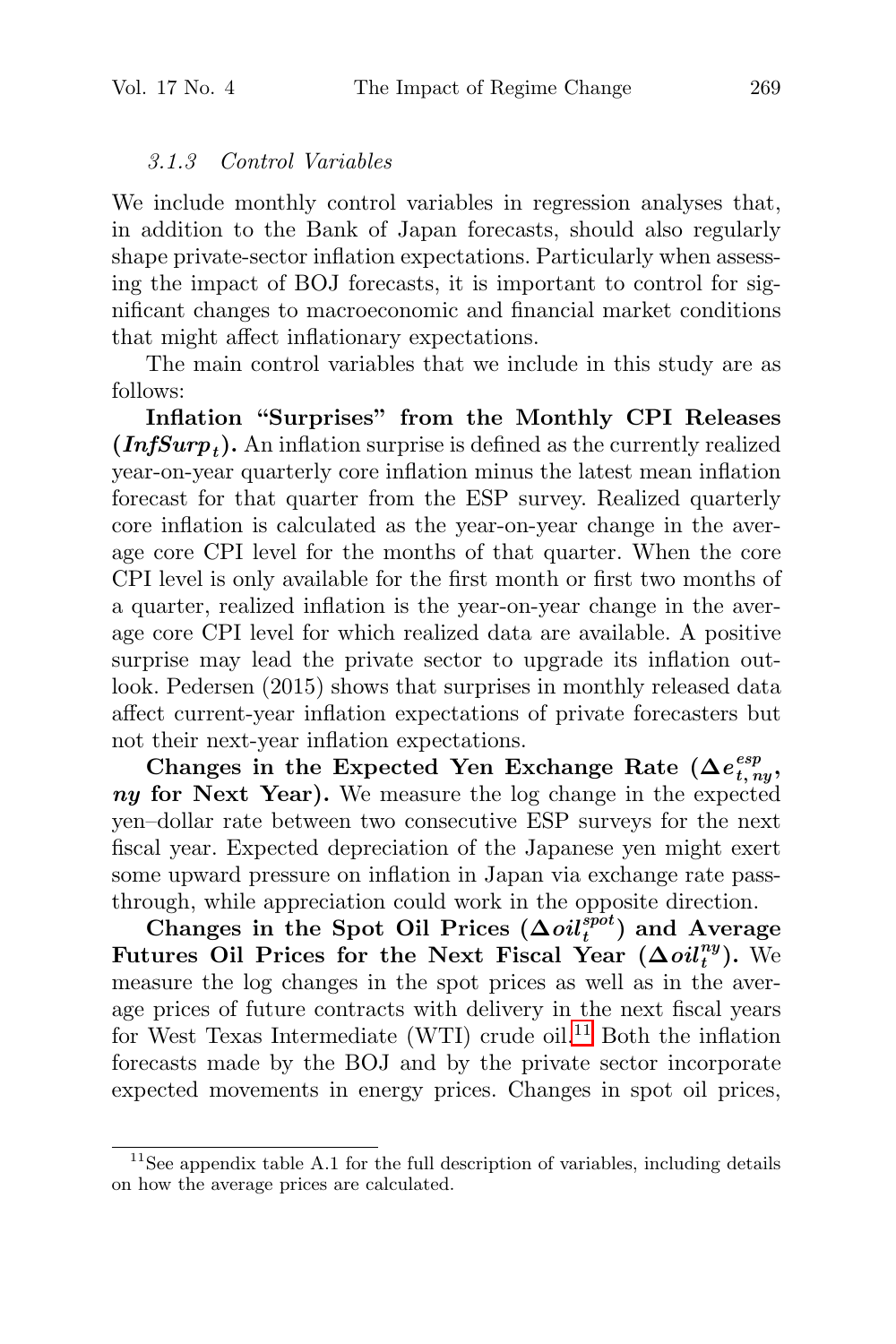as well as changes in oil price expectations, as reflected in futures prices, could shape the private sector's inflationary expectations.

We also include the lag of the change in inflationary expectations to control for persistence in the movement of inflationary expectations. A delayed response by the forecasts of professional forecasters to macroeconomic shocks, consistent with information rigidities and rejecting the null hypothesis of full information, has been documented by Coibion and Gorodnichencko (2012).<sup>12</sup>

**The Introduction of Inflation Targeting (IT).** The full sample goes from 2004 (when the ESP survey began) to end-2016; the BOJ's adoption of inflation targeting covers only the final part of the full sample period. On January 22, 2013, the BOJ set an inflation target of 2 percent, and within a few months had introduced a regime of quantitative and qualitative easing measures (QQE) with the explicit objective of achieving that target in two years.<sup>13</sup> By including simple and interactive dummies, our empirical model will take into account the adoption of inflation-targeting policy during the sample period, with a view towards shedding light on the effect it may have had on the relationship between central bank and private-sector forecasts.

**The Lehman Brothers Default Shock.** While we include many variables in the specification, we do not want to rule out the possibility that during certain extreme events, changed forecasts by the Bank of Japan and private-sector forecasts may show some spurious relationship due to factors outside the model. One plausible example of this is the Lehman Brothers default of September

<sup>12</sup>Townsend (1983) also discusses how learning mechanisms can convert serially uncorrelated shocks into serially correlated movements in economic decision variables.  $13$ Since March 2006, the Bank had adopted a numerical reference (1 percent

CPI inflation) as "understanding of price stability"; in February 2012, the Bank had switched that understanding to "inflation goal"; in January 2013, to "inflation target"; and the explicit time commitment of two years was only announced in April 2013. See appendix I of Nishizaki, Sekine, and Ueno (2014) and Hattori and Yetman (2017) for changes in exact wordings of these numerical reference points. Among them, the introduction of the 2 percent inflation "target" stood out as the most significant change in the monetary policy framework compared with the 1 percent inflation "understanding" or "goal." The (unreported) recursive breakpoint Chow test indicates that this is the timing when the structural break occurred in the BOJ inflation forecast.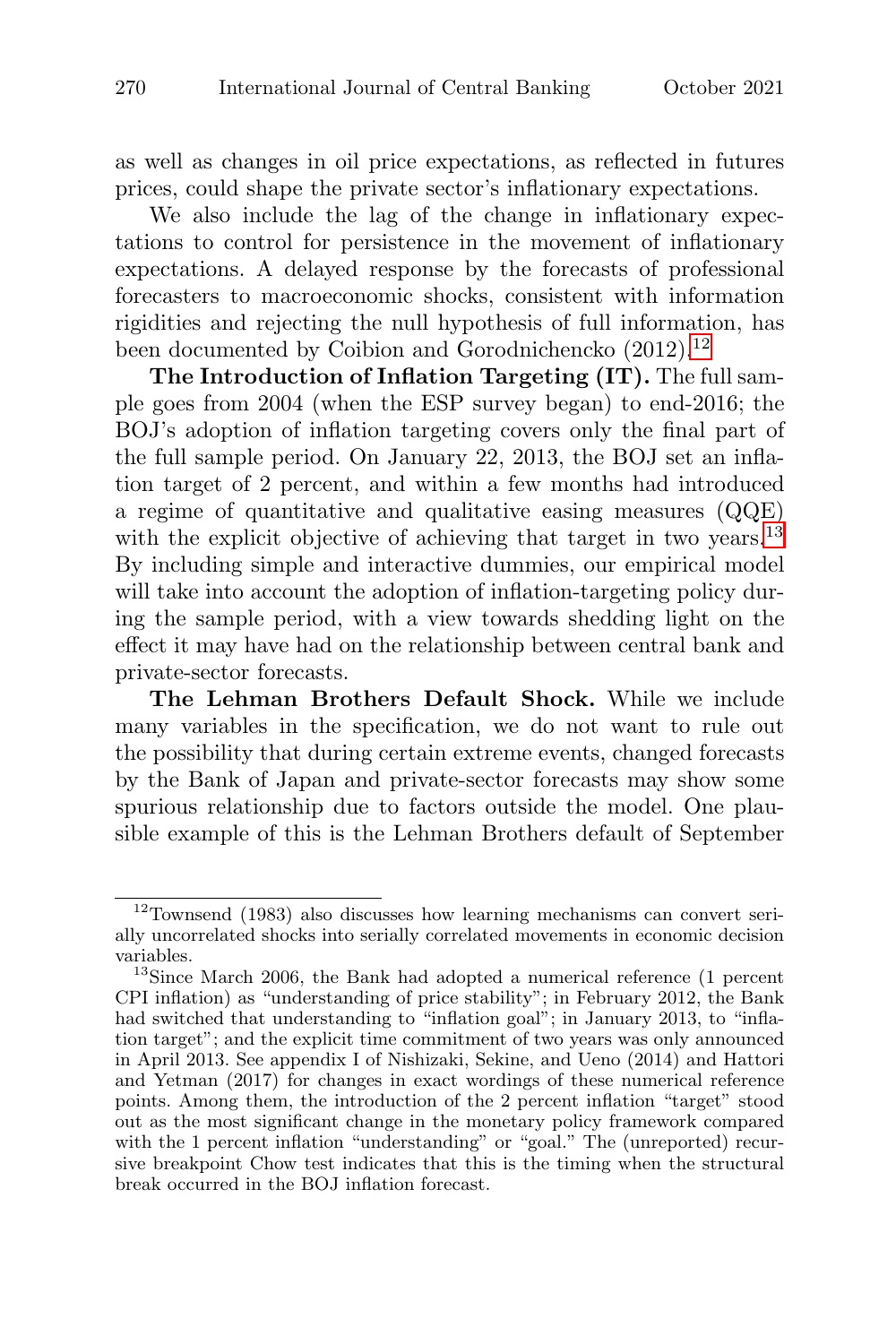# **Figure 1. Illustration of Matching Procedure and Methodology**



**Note:** The dates under BOJ forecast and ESP indicate the date when the forecasts were published.

2008, after which business and consumer sentiment plunged dramatically. For this reason, we also report a regression model for a sample that excludes the two monthly observations immediately after the Lehmann shock.

**Tax Delay Dummies.** All monthly specifications include period dummies for December 2014 as well as June 2016, since very large ESP forecast changes in those months reflected announced delays of the consumption tax hike not yet reflected in the lowerfrequency BOJ forecasts.

## 3.2 Empirical Strategy

The empirical approach is as follows. To ensure the data are aligned correctly, we match each publication of BOJ forecasts with two sets of ESP forecasts: one that comes from the survey date right before the release date of the BOJ forecast and one that comes from the survey date right after the release of BOJ forecast. The matching procedure for two successive dates is illustrated in figure 1. Combined with the intervening months for which there are no BOJ forecasts, the overall result is 150 monthly observations of ESP forecast changes, 42 of which are matched with 42 releases of BOJ forecasts between 2004 and 2016.

We take the monthly change in the median of ESP forecasts for the next fiscal year,  $\Delta \pi_{t,ny}^{esp}$ , as the dependent variable in our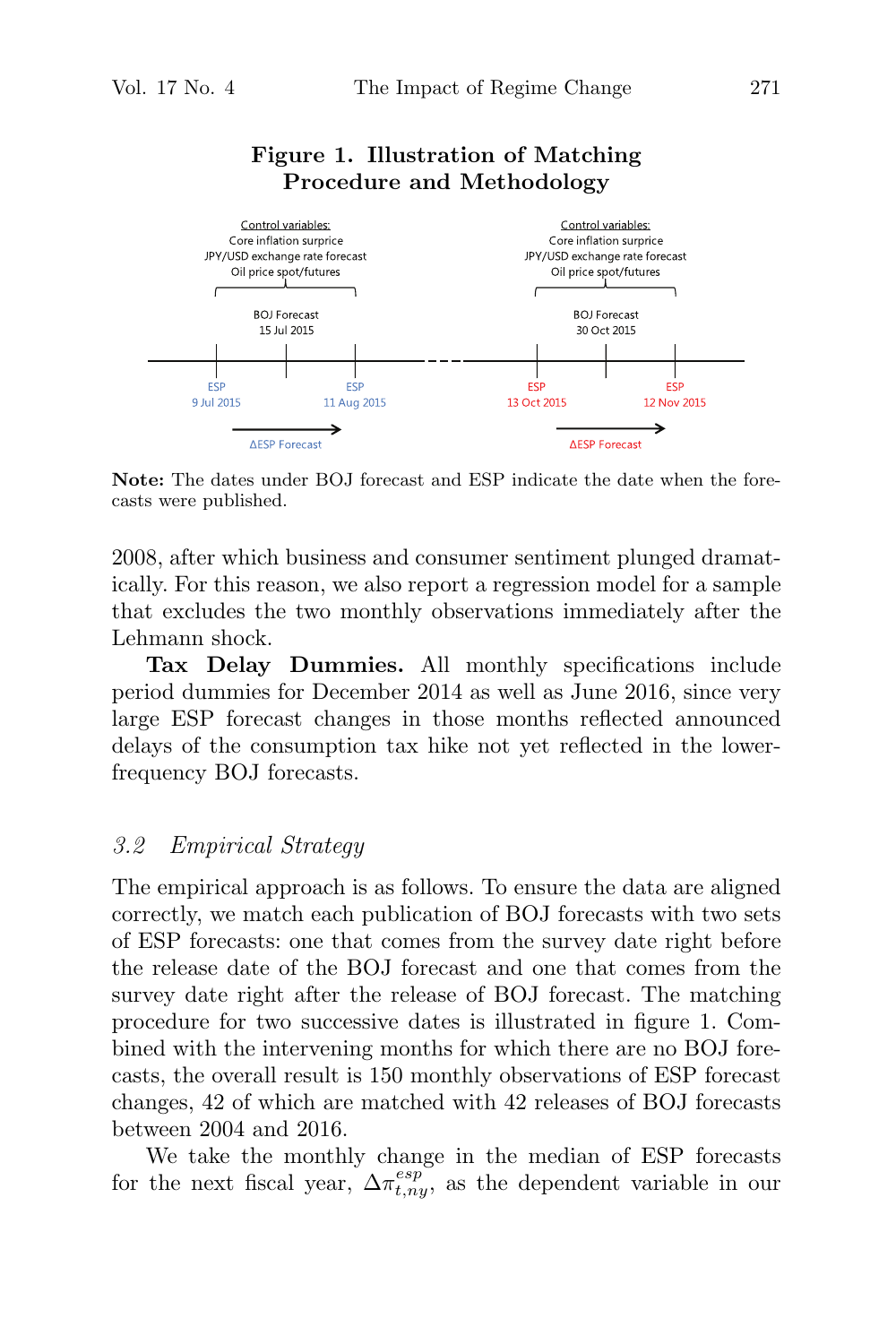main regression model. The key explanatory variable is the difference between the median of the BOJ forecasts and the ESP forecasts in the survey right before the release of the BOJ forecasts  $(\pi_{t-1,ny}^{boj} - \pi_{t-1,ny}^{esp})$ . During the intervening months when there are no BOJ forecasts, this variable is set to zero to reflect the view that in the months without a forecast the information content in the difference should be nil.<sup>14</sup> Using this explanatory variable in a regression allows us to assess the degree to which private analysts adjust their expectations in response to the deviation of the biannual or quarterly BOJ forecasts from their own forecasts. If the degree of adjustment is significant, even after controlling for other factors, then this is consistent with the hypothesis that the private sector believes that the BOJ forecasts contain some valuable information about the economy beyond changes to the private sector's existing information set (as captured by the control variables in figure 1).

We examine the bilateral relation (without controlling for other factors) between the previous difference of the BOJ and the ESP forecasts (horizontal axis) and the change in the ESP forecasts (vertical axis) for the subset of months in which there is a BOJ forecast in figure 2. Indeed, a positive relation is apparent, which suggests that private forecasters may in fact have changed their forecasts in response to the newly released BOJ forecasts. Of course, this relationship needs to be examined more carefully in the monthly frequency multivariate regression model to follow, which controls for other determinants of inflation expectations.

## **4. Forecast Performance**

## 4.1 The Relative Accuracy of BOJ Forecasts

Before going to the regression analysis, we examine the performance of Bank of Japan and private-sector forecasts for CPI inflation and, for comparative reference, GDP growth.

As referred to above, extant research shows that Bank of Japan forecasts influence private-sector forecasts (e.g., Fujiwara 2005 and subsequently Hubert 2015). This influence could have been due to

<sup>14</sup>An alternative treatment of the variable, where the difference is set to the difference between the last available BOJ forecast and the latest ESP forecast, yields qualitatively very similar results.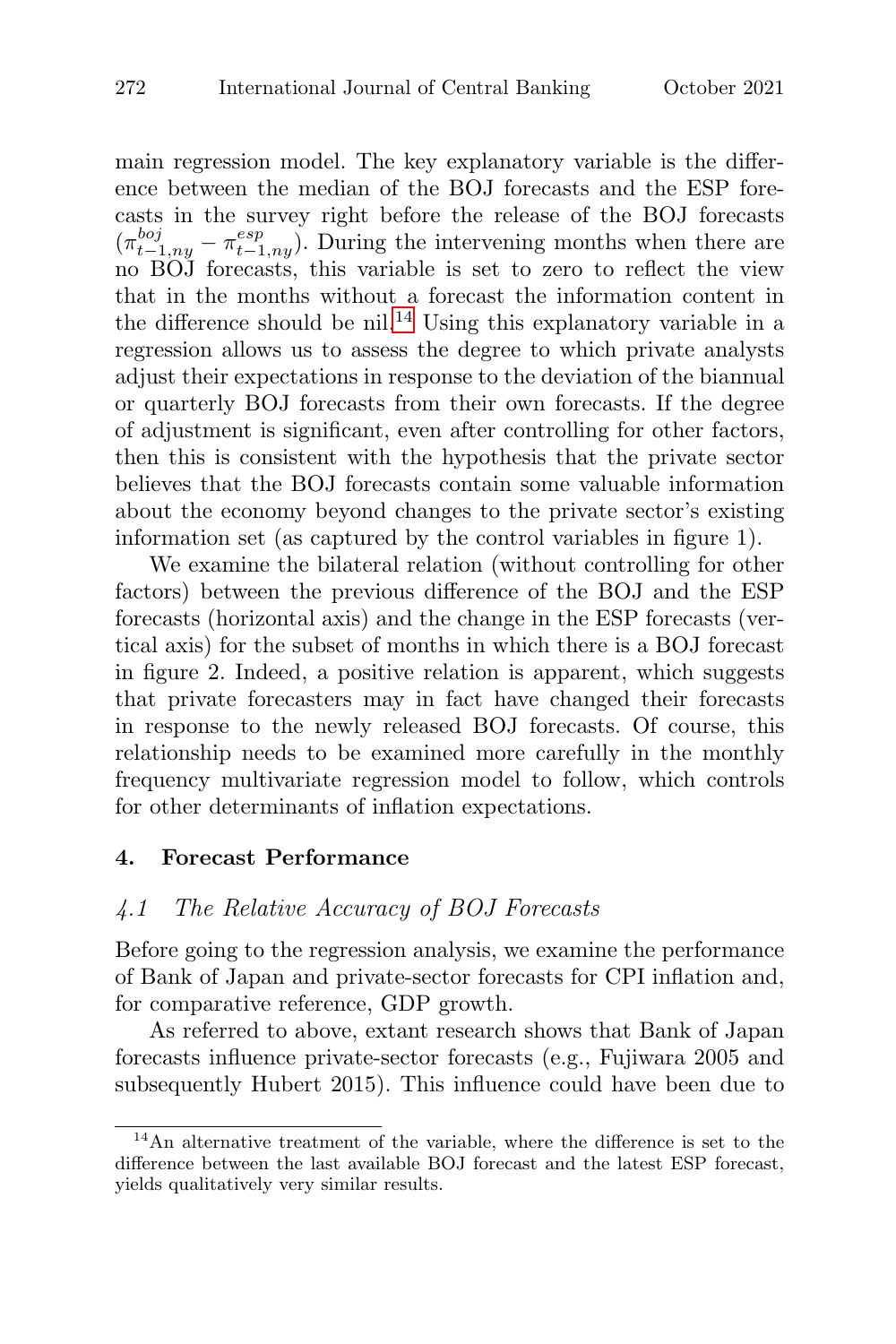# **Figure 2. Responsiveness of ESP Forecasts to the Difference between BOJ Forecasts and ESP Forecasts in the Previous Survey***<sup>a</sup>* **(in percentage points)**



<sup>a</sup>Changes in ESP forecasts refer to the changes in the median of forecasts of core inflation by private forecasters responding to the ESP surveys—one before the BOJ forecasts release and one after that. BOJ forecasts refer to the median of forecasts of core inflation by BOJ policy board members. BOJ forecasts minus ESP forecasts refer to the differences between BOJ forecasts and the ESP forecasts in the survey prior to the release of BOJ forecasts.

**Sources:** Bank of Japan; Japan Center for Economic Research; authors' calculations.

a prevailing view that the Bank of Japan forecasts were superior to private-sector forecasts, and in some sense based on a superior information set. Such a superior information set could of course include inside knowledge about the future direction of policy, though it is worth noting that officially Bank of Japan forecasts are made with reference to the view of market participants regarding the future course of policy. However, shortly after the adoption of the inflationtargeting regime, the Bank of Japan changed its forecast assumptions to include judgments of the Bank about the effects of past policy decisions.<sup>15</sup>

<sup>&</sup>lt;sup>15</sup>From October 2000 through October 2005, Bank of Japan forecasts were based on the assumption that there will be no change in monetary policy; from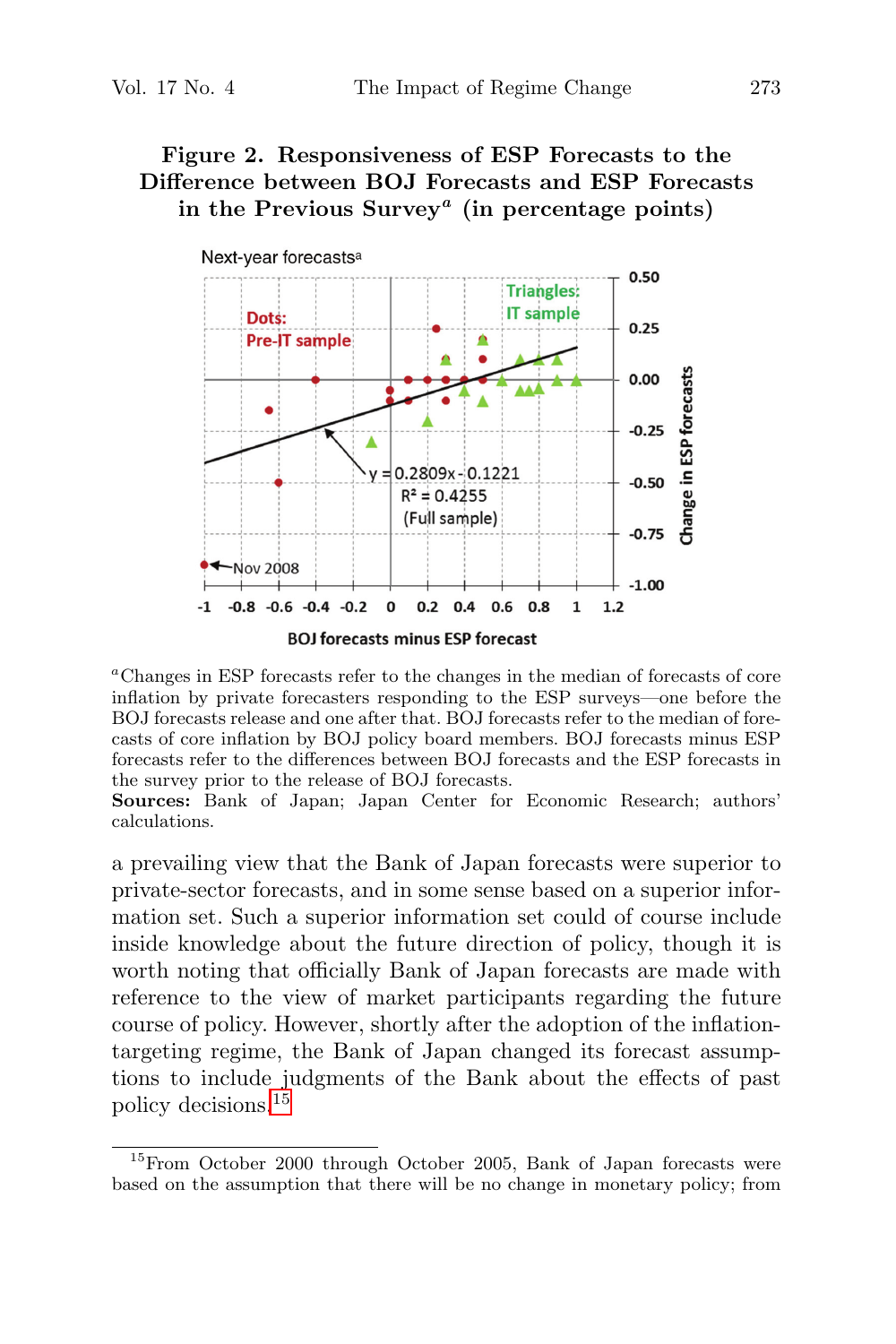That said, in the pre-IT era, Bank of Japan forecast accuracy appears to be roughly similar to that of private-sector economists. Table 2, top panel, summarizes the mean errors and root-mean squared errors (RMSE) of the private-sector forecasts and the Bank of Japan forecasts for inflation during both the 2004–12 (pre-IT) and the 2013–16 (IT) periods. During the pre-IT period, the privatesector forecasts have lower mean error and RMSE than the BOJ's, but in both cases the differences are statistically insignificant.

Given the results in the literature that Bank of Japan forecasts influence those of the private sector, what the above findings confirm is that the impact of the Bank of Japan forecasts need not be due to a strictly superior information set or forecasting technology than that of the private sector. Rather, information that the Bank of Japan conveyed via its forecasts could be viewed as complementary to that of the private sector, and thus have an impact on the margin.

What about after the implementation of the inflation-targeting policy? The private-sector forecasts now have consistently lower mean error and RMSE than those of the Bank of Japan. Further, the differences in mean error and RMSE are statistically significant at the 5 percent level. The errors in the Bank of Japan's forecasts for inflation in the IT era—which now explicitly incorporated the Bank's assessment of the impact of past policy decisions—were invariably due to their being too high relative to realized inflation.

There is a striking asymmetry in forecast accuracy results when we examine forecasts of GDP instead of forecasts of inflation (table 2, bottom panel). Unlike the case of the CPI forecast, the BOJ's GDP forecast did not deteriorate after the introduction of inflation targeting; rather, it actually improves, as does that of the private sector. Further, the BOJ's GDP forecast performance is statistically indistinguishable from the ESP's GDP forecast, both in terms of the mean forecast error and RMSE. This is in stark contrast to the relative accuracy of the CPI measures.

April 2006 through January 2013, forecasts were in reference to the view of market participants regarding the future course of the policy rates, as incorporated in market interest rates. From April 2013 to the present, the forecasts were made assuming the effects of past policy decisions and with reference to views incorporated in financial markets regarding future policy.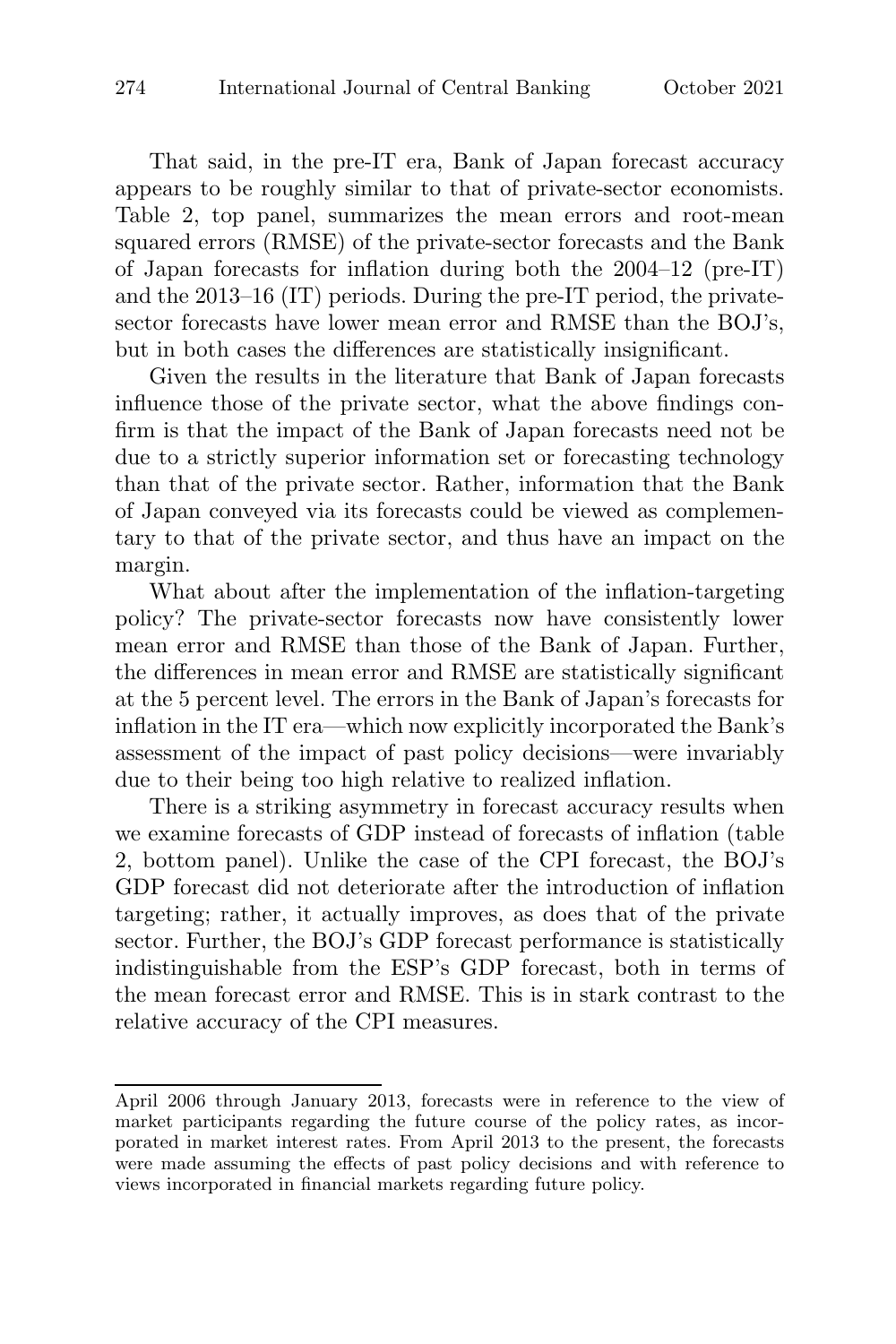|                                                                                                                                                         |        |             |        |                               | Of Which:  |                                       |
|---------------------------------------------------------------------------------------------------------------------------------------------------------|--------|-------------|--------|-------------------------------|------------|---------------------------------------|
|                                                                                                                                                         |        | $2004 - 16$ |        | Before Inflation<br>Targeting |            | Inflation-Targeting<br>$\rm Period^c$ |
|                                                                                                                                                         | BOJ    | ESP         | EOI    | ESP                           | <b>BOJ</b> | ESP                                   |
| Mean Forecast Error <sup>b</sup><br>Core Inflation                                                                                                      | 0.6409 | $0.3099*$   | 0.3401 | 0.1940                        | 1.2296     | $0.4983**$                            |
| Root Mean Squared Error®                                                                                                                                | 1.0788 | 0.8394      | 0.8843 | 0.8515                        | 1.3357     | $0.8193**$                            |
| Real GDP Growth                                                                                                                                         |        |             |        |                               |            |                                       |
| Mean Forecast Error <sup>b</sup>                                                                                                                        | 0.8976 | 0.7214      | 1.0038 | 0.9077                        | 0.7250     | 0.4188                                |
| Root Mean Squared Error <sup>b</sup>                                                                                                                    | 1.8676 | 1.8009      | 2.1431 | 2.1498                        | 1.3010     | 1.0016                                |
| <sup>a</sup> Comparison of the BOJ forecasts and matching ESP forecasts, taken in the survey right after the release of BOJ forecasts. An               |        |             |        |                               |            |                                       |
| alternative comparison which matches BOJ forecasts instead with the ESP forecasts immediately before the BOJ forecast release does                      |        |             |        |                               |            |                                       |
| not significantly affect the results.                                                                                                                   |        |             |        |                               |            |                                       |
| ${}^{\text{b}}$ Forecast errors are calculated by subtracting realized inflation (real GDP growth) rate from forecasts, i.e., a positive forecast error |        |             |        |                               |            |                                       |
| indicates the realized inflation (real GDP growth) rate is smaller than the forecast. Sample includes forecasts made in 2004–2016.                      |        |             |        |                               |            |                                       |
| $c$ As IT was announced on 22 January 2013, the IT period sample for matched BOJ and ESP forecasts starts from the January 2013                         |        |             |        |                               |            |                                       |
| BOJ forecasts and the subsequent ESP forecasts.                                                                                                         |        |             |        |                               |            |                                       |
| ** and * indicate the difference between BOJ forecast and ESP forecast is significant at 5 percent and 10 percent levels, respectively                  |        |             |        |                               |            |                                       |
| $(t-test)$                                                                                                                                              |        |             |        |                               |            |                                       |
| Sources: Bank of Japan; authors' calculations.                                                                                                          |        |             |        |                               |            |                                       |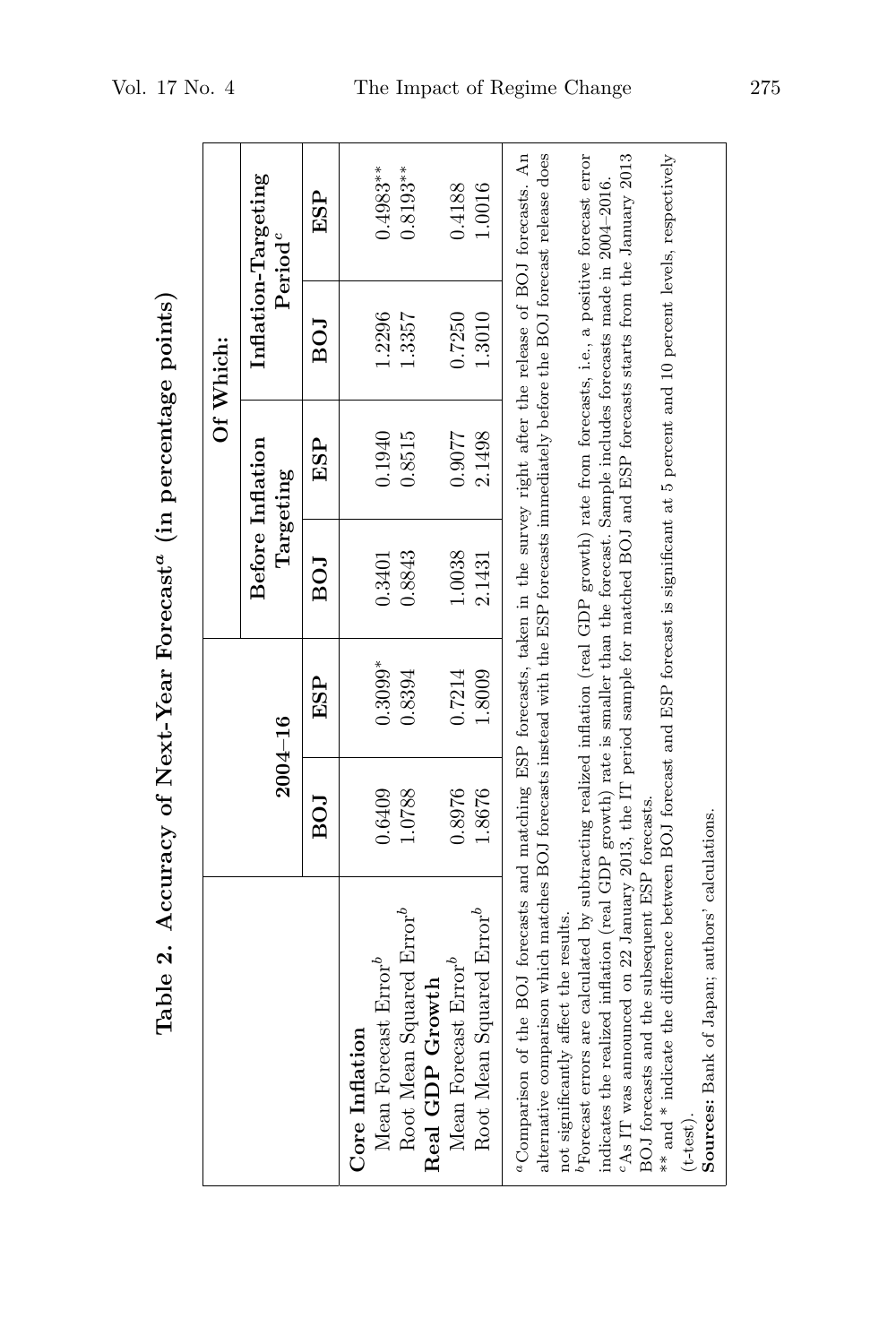## 4.2 Evidence of a Structural Break

To investigate further the connection between the introduction of the inflation target and the poor performance of official forecasts, we test for a structural break in the Bank of Japan's inflation forecast series.<sup>16</sup> The break is posited to be when the BOJ introduced the 2 percent inflation-targeting regime in January 2013. Based on the breakpoint Chow test, the null hypothesis of no break in the BOJ forecast series for CPI at that time is rejected at the 1 percent significance level (p-value, 0.0055). By contrast, BOJ forecasts for GDP show no evidence of a structural shift (p-value, 0.9736).

At the same time, private-sector forecasts for CPI also show evidence of a structural break, not shared by their forecasts for GDP (p-values, 0.0020 and 0.2363, respectively).

In line with these results, the coefficient on an inflation-targeting dummy, which takes on the value of one since January 2013, is positive and significant at the 1 percent level for both the BOJ and private-sector forecasts in the following simple regression:

$$
\pi_{t,ny}^{boj} \text{ or } \pi_{t,ny}^{esp} = Constant + IT \text{ Dummy} + u_t. \tag{1}
$$

However, the shift of Bank of Japan inflation forecasts is larger than that of private forecasts: the obtained coefficients on the IT dummy are 1.27 for the BOJ and 0.75 for the private sector. This implies that the wedge between BOJ and ESP inflation forecasts increased by around 0.5 percentage point on average after the adoption of inflation targeting.

This pattern of significant structural change for the Bank of Japan inflation forecasts, not replicated in their GDP forecasts, is consistent with the view, alluded to earlier, that the adoption of IT in early 2013 was the result of an exogenous political event, which then appears to have caused a change in the inflation forecasts by the BOJ (but not similarly for the GDP forecast). As a result, the private sector also adjusted its inflation forecasts, but less so than

<sup>&</sup>lt;sup>16</sup>For core CPI forecasts, those without consumption tax effects are used to avoid detecting spurious structural change. For ESP, April to September 2013 where those excluding consumption tax effects were not surveyed, the series is adjusted by another time dummy for the corresponding period. For real GDP, the outliers after the Great Financial Crisis (February and March 2009) and the China shock (April and May 2016) are adjusted by time dummies.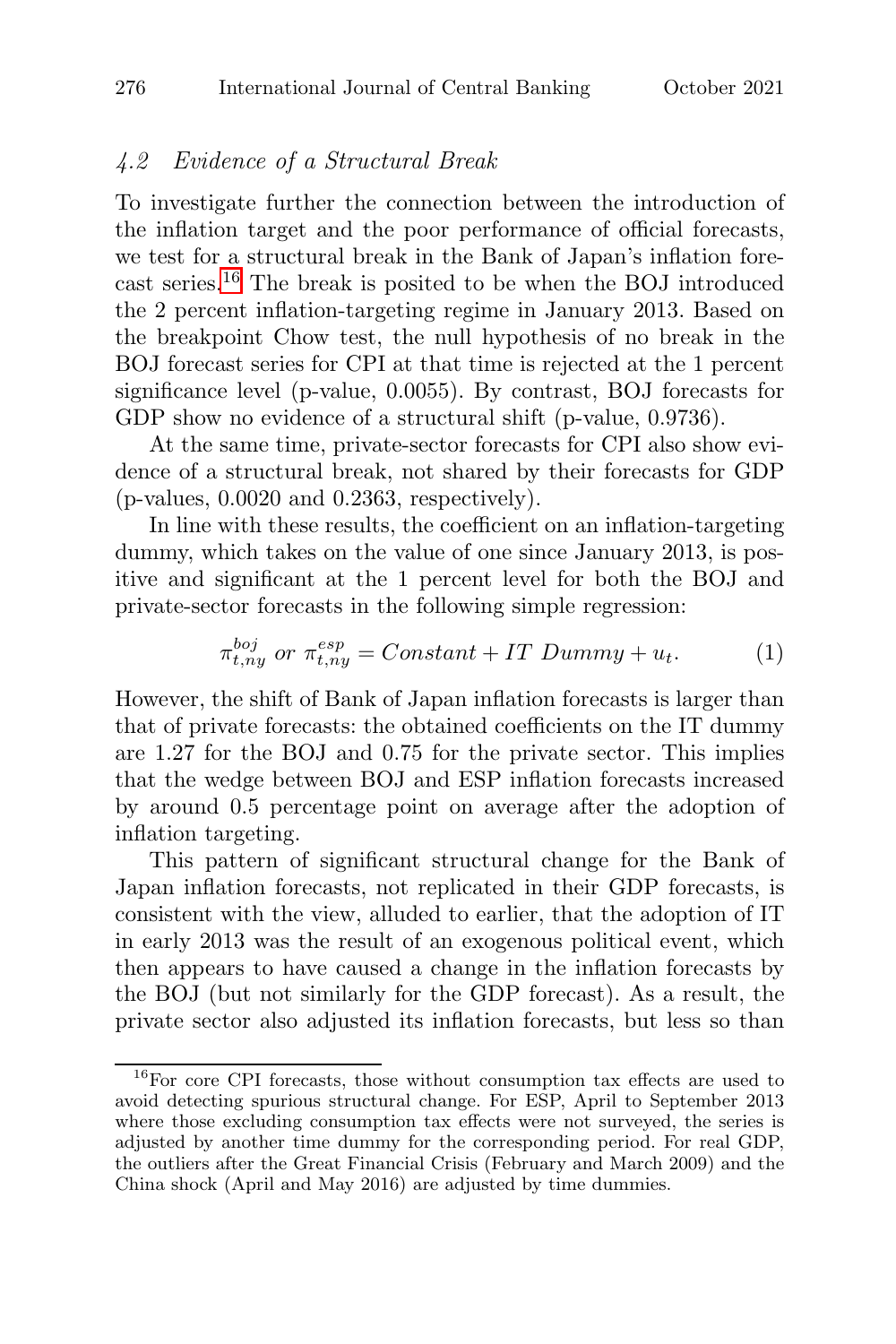the Bank of Japan. This larger shift of the Bank of Japan inflation forecast resulted in its relatively poor forecast performance.

## **5. Regression Analysis**

In this section, we examine how the private sector corrected for the incremental increase in the BOJ inflation forecast with the advent of inflation targeting.

## 5.1 Baseline Specification

As noted above, the principal regression equation takes as the dependent variable the monthly change in the median of ESP inflation forecasts for the next fiscal year  $\Delta \pi_{t,ny}^{esp}$ . For the explanatory variables, the key explanatory variable of interest is the difference between a fresh BOJ median forecast for the next year (available on a biannual or, later in the sample, quarterly basis) and the median ESP forecast, or  $(\pi_{t-1,ny}^{boj} - \pi_{t-1,ny}^{esp})$ . As explained above, for months when a fresh BOJ forecast is not available, this variable is set at zero to reflect the notion that there should be no additional information content. As previously mentioned, we also include a number of control variables for monthly changes in the economy and financial markets: inflation "surprises"; changes in the expected yen exchange rate; and changes in oil prices, both spot and future.

$$
\Delta \pi_{t,ny}^{esp} = Constant + \beta_1 \Delta \pi_{t-1,ny}^{esp} + \beta_2 InfSurp_t + \beta_3 \Delta e_{t,ny}^{esp} + \beta_4 \Delta oil_t^{ny} \left( or \Delta oil_t^{spot} \right) + \beta_5 \left( \pi_{t-1,ny}^{boj} - \pi_{t-1,ny}^{esp} \right) + u_t.
$$
\n(2)

The estimation results for the inflation forecasts are reported in table 3. We first report models for inflationary expectations without considering BOJ forecasts. The change in oil prices—whether via the spot (column 1) or futures (column 2) channel—has the right sign in that a positive change leads to an upward adjustment of the private sector's forecasts of inflation. Since the coefficient on the oil futures prices variable is statistically significant while that on the spot oil price is not, for the rest of the paper we mainly rely on the oil futures price as a factor shaping inflationary expectations. The inflation surprise coefficient also has the right sign but is not quite statistically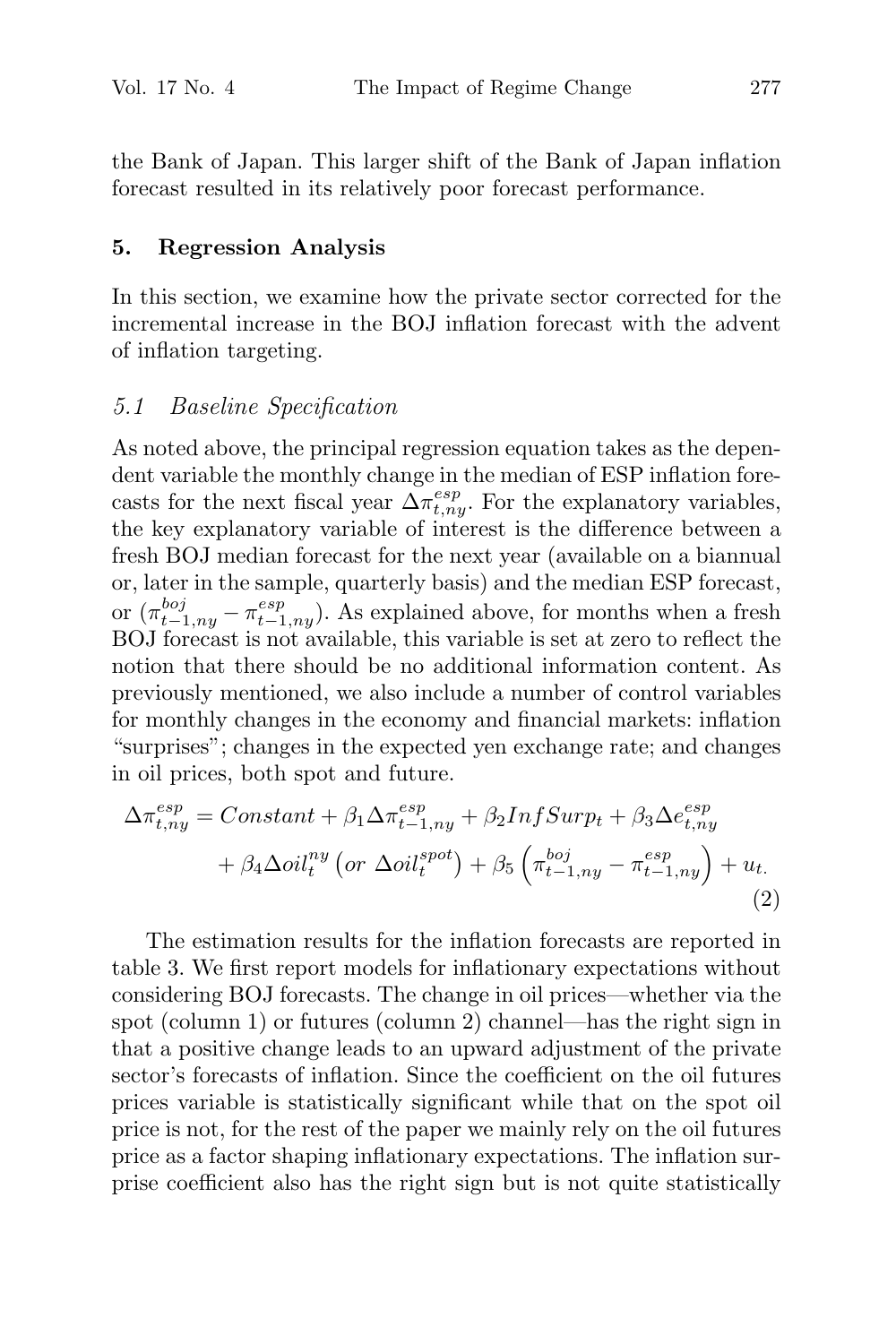| ļ                                 |
|-----------------------------------|
| ;<br>I<br>֚֚<br>l                 |
| $\frac{1}{2}$<br>I<br>I<br>I<br>Ì |
| I<br>י<br>í<br>I                  |
| Ó<br>֕                            |

|                                                                                                                                                                                                                                                                                                                                                                                                                | $\widehat{E}$     | $\widehat{c}$ | $\circled{3}$ | $\left( \frac{1}{2} \right)$ | $\widetilde{5}$ |
|----------------------------------------------------------------------------------------------------------------------------------------------------------------------------------------------------------------------------------------------------------------------------------------------------------------------------------------------------------------------------------------------------------------|-------------------|---------------|---------------|------------------------------|-----------------|
| Constant                                                                                                                                                                                                                                                                                                                                                                                                       | $-0.0188*$        | $-0.0196***$  | $-0.0337***$  | $0.0290***$                  | $-0.0217**$     |
|                                                                                                                                                                                                                                                                                                                                                                                                                | (0.0096)          | (0.0098)      | (0.0113)      | (0.0098)                     | (0.0092)        |
| Lagged Dep. Variable                                                                                                                                                                                                                                                                                                                                                                                           | $0.2523**$        | $0.2353*$     | $0.2265***$   | $0.1958**$                   | $0.2573***$     |
|                                                                                                                                                                                                                                                                                                                                                                                                                | 0.1226            | (0.1217)      | (0.1093)      | 0.0988                       | (0.0939)        |
| Inflation Surprise                                                                                                                                                                                                                                                                                                                                                                                             | 0.1117            | 0.1169        | $0.1227*$     | 0.1058                       | 0.1031          |
|                                                                                                                                                                                                                                                                                                                                                                                                                | (0.0784)          | (.0763)       | (0.0740)      | (0.0706)                     | (0.0677)        |
| Change in USD Forecast                                                                                                                                                                                                                                                                                                                                                                                         | $0.0241***$       | $0.0239***$   | $0.0199$ ***  | $0.0211***$                  | $0.0166***$     |
|                                                                                                                                                                                                                                                                                                                                                                                                                | 0.0086            | (0.0082)      | (0.0070)      | 0.0065)                      | (0.0064)        |
| Change in Spot Oil Price                                                                                                                                                                                                                                                                                                                                                                                       | 0.0021)<br>0.0032 |               |               |                              |                 |
| Change in Oil Price Forecast                                                                                                                                                                                                                                                                                                                                                                                   |                   | $0.0044*$     | $0.0041**$    | $0.0032**$                   | 7100.0          |
|                                                                                                                                                                                                                                                                                                                                                                                                                |                   | (0.0026)      | (0.0020)      | (0.0015)                     | (0.0014)        |
| $Diff(BOJ-ESP)$                                                                                                                                                                                                                                                                                                                                                                                                |                   |               | $0.1545***$   | $0.3140***$                  | $0.1923***$     |
|                                                                                                                                                                                                                                                                                                                                                                                                                |                   |               | (0.0480)      | (0.0879)                     | (0.0553)        |
| Diff (BOJ-ESP)*Dummy IT                                                                                                                                                                                                                                                                                                                                                                                        |                   |               |               | $-0.1186$                    | 0.0120          |
|                                                                                                                                                                                                                                                                                                                                                                                                                |                   |               |               | (0.1082)                     | (0.0858)        |
| Dunny IT                                                                                                                                                                                                                                                                                                                                                                                                       |                   |               |               | $-0.1002**$                  | $-0.1100**$     |
|                                                                                                                                                                                                                                                                                                                                                                                                                |                   |               |               | (0.0468)                     | (0.0531)        |
| Obs.                                                                                                                                                                                                                                                                                                                                                                                                           | 150               | 150           | 150           | 150                          | 148             |
| R <sup>2</sup>                                                                                                                                                                                                                                                                                                                                                                                                 | 0.5556            | 0.5630        | 0.6200        | 0.6628                       | 0.6393          |
| Adj. $\mathbf{R}^2$                                                                                                                                                                                                                                                                                                                                                                                            | 0.5369            | 0.5446        | 0.6013        | 0.6412                       | 0.6158          |
| Notes: Equation (5) excludes the first two observations after Lehman Brothers' bankruptcy. Tax dummies for December 2014 and<br>June 2016 to reflect announced delays in consumption tax hike included in regression though coefficients not reported. Figures in<br>parentheses indicate standard errors. ***, ***, and * indicate significance levels at 1 percent, 5 percent, and 10 percent, respectively. |                   |               |               |                              |                 |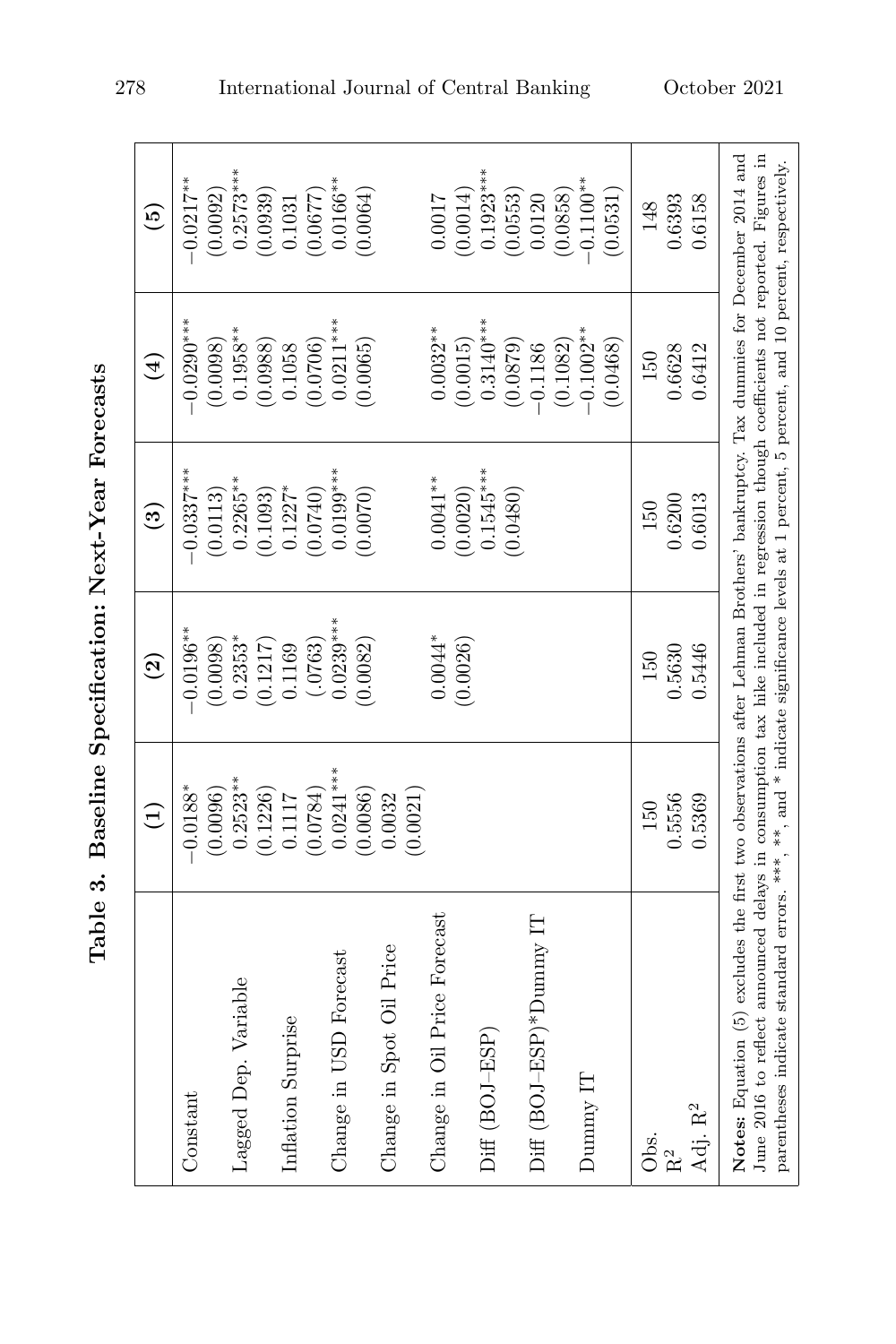significant. On the other hand, changes in the expected yen exchange rate do significantly affect inflation expectations: the coefficient suggests that a 10 percent depreciation of the yen exchange rate would be associated with a 0.24 percentage point increase in expected inflation. The lagged dependent variable is statistically significant as well, consistent with a partially delayed response of professional forecasters to new information. The adjusted R-squared for the expectations models without Bank of Japan forecasts approximate to 54 percent in both cases. $17$ 

In column 3, we include the main explanatory variable  $(\pi_{t-1,ny}^{boj} \pi_{t-1,ny}^{esp}$  and find it is statistically significant at the 1 percent level. Even after controlling for other information that might have influenced expectations between the two ESP forecasts, the private-sector forecasters do indeed appear to take into account the degree to which recent Bank of Japan forecasts differ from their own previous forecasts when updating their own forecasts. The size of the coefficient on the variable suggests that on average for every 1 percentage point increase in the differential between BOJ and ESP forecasts in the month of the BOJ forecast, the private-sector forecasters would raise their own forecast by around 0.15 percentage point. The adjusted R-squared increases from 54 percent to 60 percent when consideration is made of the Bank of Japan forecasts, as shown in column 3.

As discussed above, it is likely that the specification is incomplete due to shifts in the monetary policy regime. We thus extend the

<sup>&</sup>lt;sup>17</sup>In unreported specifications, we also included expected real GDP growth and the forecast long-term interest rate, but they were not consistently significant, nor did they change the main results. We also tried and found to be statistically insignificant the level of the forecasted variable (inflation), a measure of economic slack (the unemployment rate), a policy rate instrument (the call rate), actual inflation volatility, forecasted stock prices (TOPIX), and forecasted money supply (M2). Statistical tests reject significant (first-order) autocorrelation of the residuals in the major specifications. Decomposition of the differenced explanatory variable into separate private-sector and central bank forecasts resulted in small and statistically insignificant differences in the absolute value of the coefficients. We also ran robustness checks that confirmed that adjusting for the consumption tax hike (both ESP and the BOJ release forecasts net of the expected impact of the consumption tax hike of 2014), or including inflation volatility or a dummy for the inflation goal period did not change the main conclusions. The results are available upon request.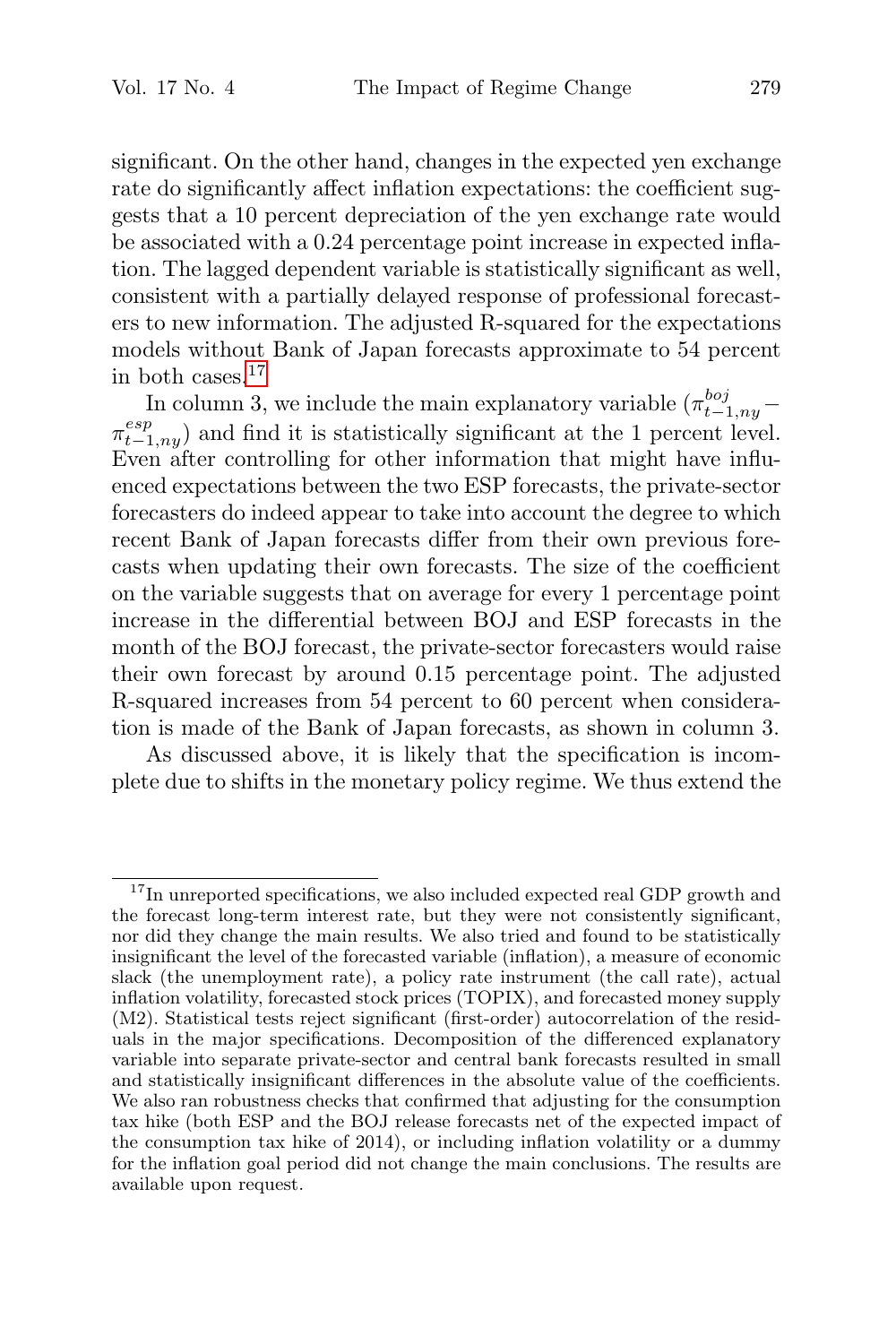main regression equation by allowing for the impact of the central bank forecasts to change after the BOJ adopted inflation targeting.

$$
\Delta \pi_{t,ny}^{esp} = Constant + \beta_1 \Delta \pi_{t-1,ny}^{esp} + \beta_2 InfSurp_t + \beta_3 \Delta e_{t,ny}^{esp} \n+ \beta_4 \Delta oil_t^{ny} + \beta_5 \left( \pi_{t-1,ny}^{boj} - \pi_{t-1,ny}^{esp} \right) \n+ \beta_6 \left( \pi_{t-1,ny}^{boj} - \pi_{t-1,ny}^{esp} \right) * Dummy IT \n+ \beta_7 Dummy IT + u_t
$$
\n(3)

Column 4 reports the estimation results for the regression equation which adds both a period dummy which is one when inflation targeting was in effect (i.e., starting from the ESP survey in February 2013), and an interaction term which is the product of this dummy and the main explanatory variable. The two additional variables are intended to capture the fact that introduction of the IT regime could have affected the impact of the BOJ forecasts in two ways: it could have led the private sector to view the BOJ forecasts as consistently biased (shift in the constant), or it could have reduced the impact of the changes in BOJ forecast (the slope).

The economic significance of the main explanatory variable increases, as the coefficient on the variable rises from around 0.15 to 0.31. Namely, the current specification suggests that private forecasters increase their next-year forecast by 0.31 percentage point in response to a 1 percentage point increase in the difference between the BOJ forecast and ESP forecast.

At the same time, the sign of the coefficients for the added terms suggests that the impact of the Bank of Japan forecasts has been transformed since the introduction of the inflation-targeting policy. The interaction term in column 4 is negative, as is the coefficient for the IT dummy, statistically significantly so in the case of the IT dummy. This latter coefficient is robust to the deletion of the first two months' observations after the Lehman failure from the sample  $\rm (column 5).^{18}$ 

<sup>18</sup>We also ran a separate set of (unreported) regressions using similar specifications for the BOJ and ESP GDP forecasts. In contrast to the effect on inflation forecasts, the impact on GDP forecasts and their determinants from the introduction of an inflation-targeting regime was minimal. The results are available upon request.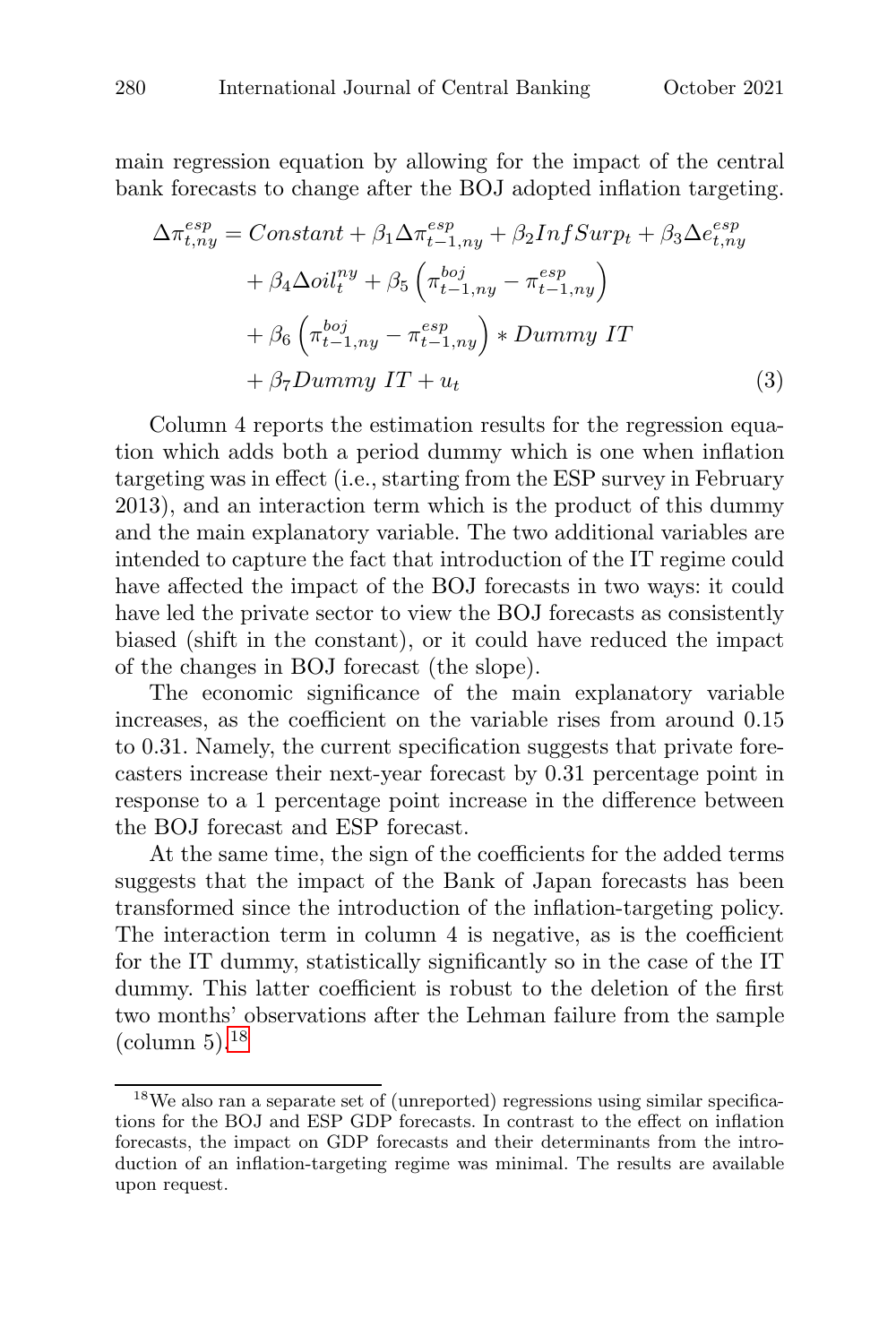Numerical impacts are calculated as follows: ceteris paribus, a 1 percentage point increase in the central bank forecasts corresponds to around a 0.30 percentage point increase in those of the private sector (column 4). As discussed earlier with regard to equation (1), the wedge between BOJ and ESP inflation forecasts  $(\pi_{t,ny}^{boj} - \pi_{t,ny}^{esp})$  increased by around 0.5 percentage point on average after the adoption of inflation targeting, which would imply a boost to ESP forecasts by 0.15 percentage point during the IT regime. At the same time, however, the coefficient on the IT dummy implies that the private sector is discounting the central bank forecasts by  $0.10$  percentage point.<sup>19</sup> The calculation suggests that an increase in BOJ inflation forecasts after the adoption of inflation targeting likely raised ESP inflation forecasts by only a small margin (0.05 percentage point). Similar calculations using the coefficients when controlling for the Lehman episode (column 5) result in no margin left, i.e., private-sector forecasters completely discounted the increase in BOJ inflation forecasts from the start of the IT era.

Japan's limited experience with inflation targeting has for the most part coincided with quantitative and qualitative easing policies. A factor to keep in mind is that the private sector's forecasts for long-term inflation rates in Japan had been well below 2 percent for many years. The negative sign on the IT dummy coefficient likely reflected more pessimistic views among private-sector forecasters on the ability of measures to achieve the 2 percent inflation target from below—efforts which were in many respects unprecedented—while the Bank of Japan was focused on communication consistent with achieving its target, or so-called Odyssean forward guidance. These competing incentives may have made forecasting more difficult and hence led to a decline in accuracy of forecasts and lower confidence in BOJ forecasts.

<sup>&</sup>lt;sup>19</sup>An alternative interpretation of the result is that the introduction of IT may have influenced other variables, which account for the negative coefficient on the IT dummy beyond the change in central bank forecasts. However, tests do not support structural change in any of the other explanatory variables, nor is the null hypothesis of no change in the coefficients on the other explanatory variables in the regression rejected.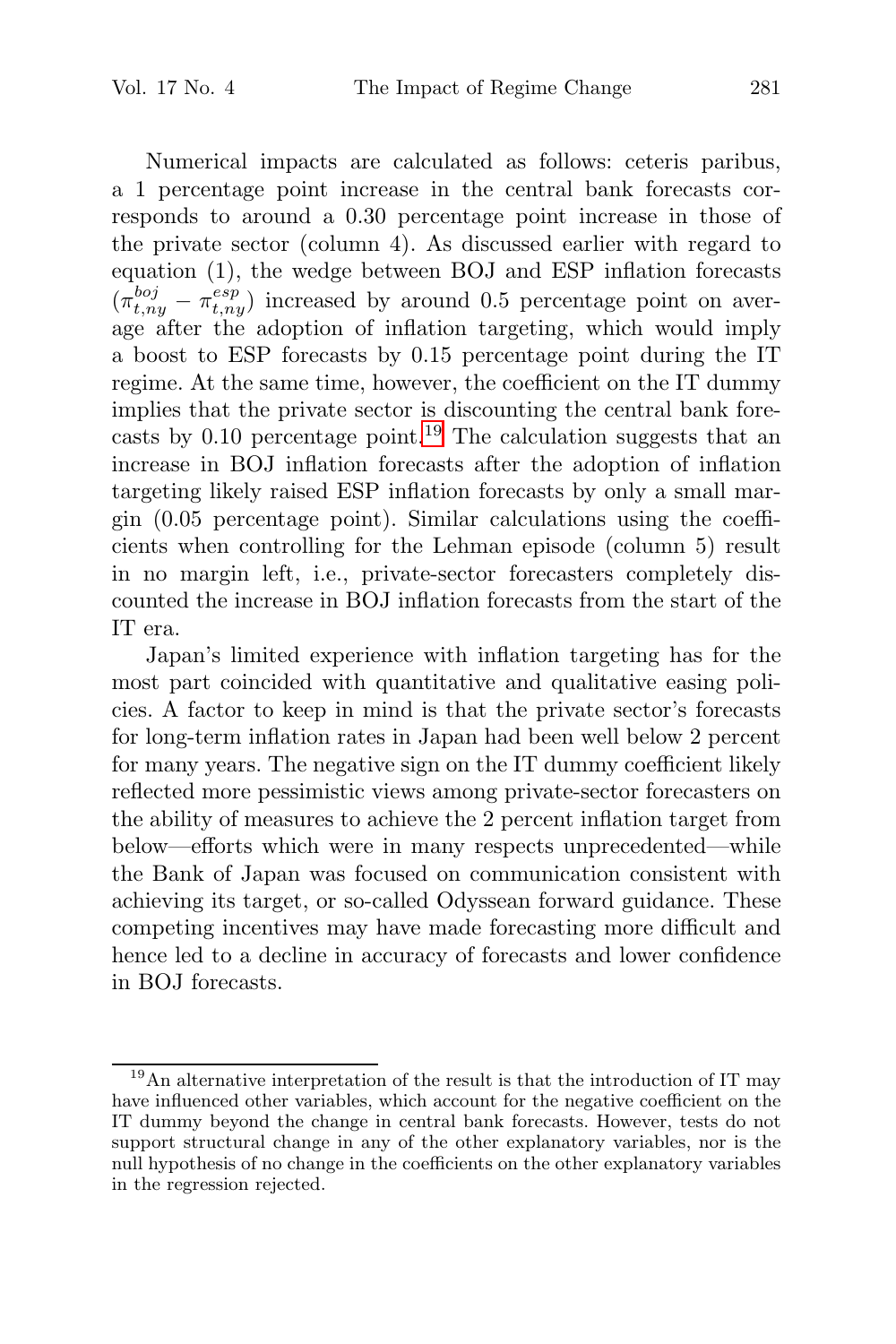Another possibility is that the central banks' forecasting models for the overall macroeconomy simply deteriorated in 2013 with the introduction of variety of unprecedented monetary policy measures whose transmission mechanisms were untested, and there was less confidence in the precision of central bank's economic forecasts in general rather than inflation forecasts in particular. However, as discussed above, we do not find evidence for a structural break in GDP forecasts, nor any change in the influence of BOJ forecasts for GDP, at the start of the IT era.

#### 5.2 Alternative Specification

As a robustness check, we report the results from running the alternative regressions using quarterly ESP forecasts instead of at the monthly frequency. As the Bank of Japan forecasts are mostly at the quarterly frequency, this allows for a differenced specification where the change in the Bank of Japan forecast is one of the explanatory variables.<sup>20</sup>

Since the Bank of Japan forecast observations are only available at a lower frequency than the rest of the sample, the estimate of the impact of the Bank of Japan forecasts can be subject to noise using monthly data. $^{21}$  On the other hand, by using quarterly data in a small sample, the researcher may lose some precision in the estimates of the determinants of the change in private-sector forecasts. With this caveat in mind, we examine the results for next-year forecasts in table 4, but using only those months for which the BOJ forecasts are available. We estimate the regressions in differences, where the dependent variable is the change in the private-sector forecast medians over the period, and the main explanatory variable

<sup>&</sup>lt;sup>20</sup>The alternative quarterly specification is estimated only over the time period during which the BOJ was issuing forecasts at a quarterly frequency (July 2008 onwards).  $21$ This would be particularly the case if one expected the impact of the

control variables to be different in periods with and without BOJ forecasts. However, statistical tests reject the hypothesis that the coefficients of the control variables differ in the periods when there are Bank of Japan forecast announcements.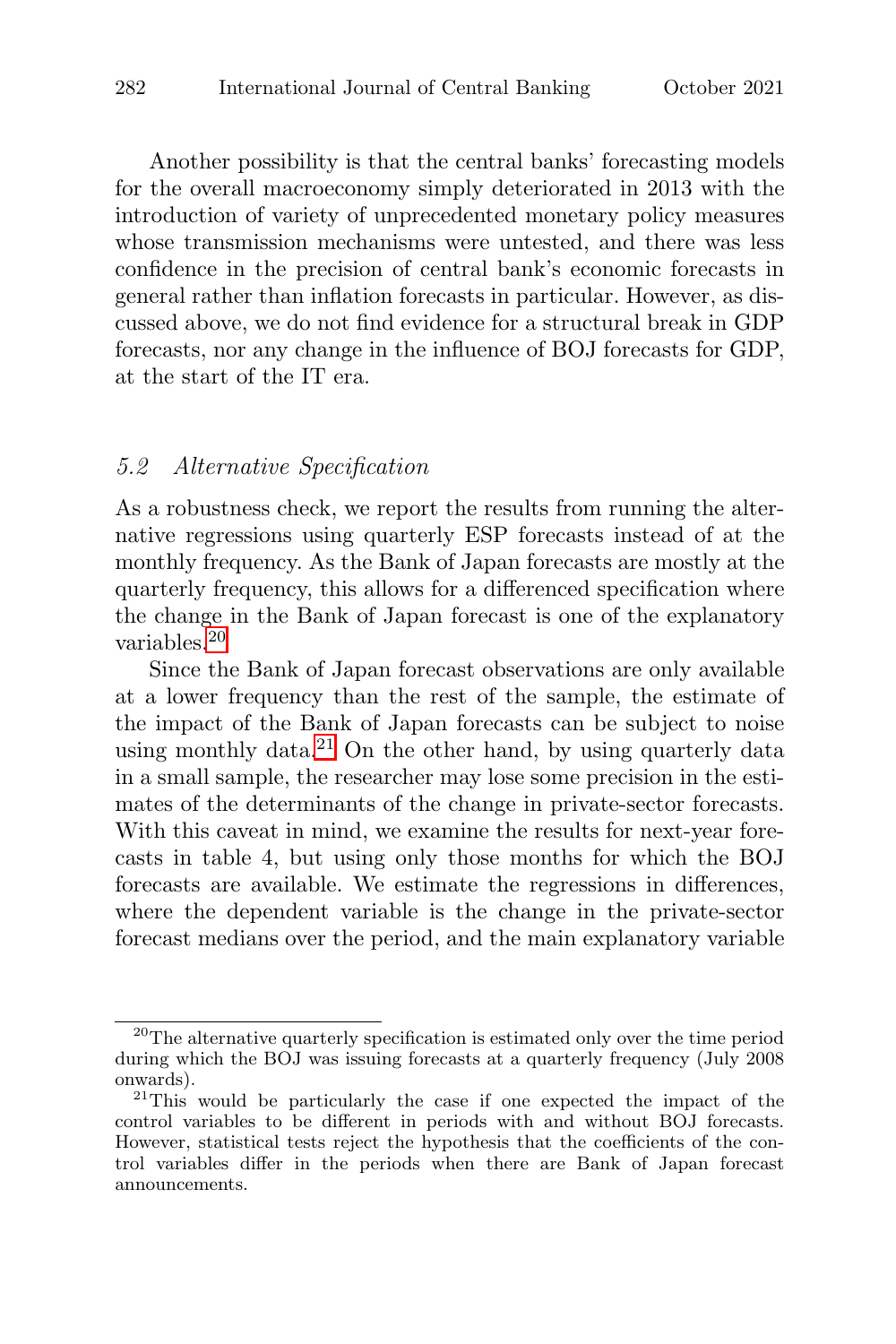|                                 | (1)                               | (2)                                | $\left(3\right)$                   |
|---------------------------------|-----------------------------------|------------------------------------|------------------------------------|
| Constant                        | $-0.0039$                         | $-0.0219$                          | $-0.0215$                          |
| Inflation Surprise              | (0.0109)<br>$0.2139*$<br>(0.1082) | (0.0160)<br>$0.2584**$<br>(0.1230) | (0.0161)<br>$0.2618**$<br>(0.1237) |
| Change in USD Forecast          | $0.0119**$                        | 0.0071                             | 0.0071                             |
| Change in Oil Price Forecast    | (0.0054)<br>0.0010                | (0.0072)<br>0.0010                 | (0.0072)<br>0.0007                 |
| Change in BOJ Forecast          | (0.0021)<br>$0.7564***$           | (0.0020)<br>$0.7116***$            | (0.0026)<br>$0.7043***$            |
| Change in BOJ Forecast*Dummy IT | (0.0989)                          | (0.0883)<br>0.1317                 | (0.0916)<br>0.1446                 |
| Dummy IT                        |                                   | (0.9482)<br>$0.0413*$<br>(0.0220)  | (0.1573)<br>$0.0409*$<br>(0.0220)  |
| Obs.                            | 34                                | 34                                 | 33                                 |
| $R^2$<br>Adj. $R^2$             | 0.8553<br>0.8353                  | 0.8718<br>0.8433                   | 0.8520<br>0.8178                   |

## **Table 4. Alternative Specification: Next-Year Forecasts, Quarterly**

**Notes:** Equation (3) excludes the first observation after Lehman Brothers' bankruptcy. Changes in the USD forecast and oil price forecast are computed for periods corresponding to the quarterly changes in the ESP forecast. Figures in parentheses indicate standard errors. \*\*\*, \*\*, and \* indicate significance levels at 1 percent, 5 percent, and 10 percent, respectively.

is now the change in the Bank of Japan forecasts over the period between forecasts.<sup>22</sup>

$$
\Delta \pi_{t,ny}^{esp} = Constant + \gamma_1 InfSurp_t + \gamma_2 \Delta e_{t,ny}^{esp} + \gamma_3 \Delta oil_t^{ny} + \gamma_4 \Delta \pi_{t,ny}^{boj} + u_t
$$
\n(4)

As in the baseline regressions, a dummy for the IT regime, as well as a variable interacting this regime dummy with the main explanatory variable of interest—in this case, the change in the BOJ inflation forecasts—are included in latter specifications.

<sup>&</sup>lt;sup>22</sup>While the breakpoint Chow test detects a structural shift in both  $\pi_{t,ny}^{boj}$  and  $\pi_{t,ny}^{esp}$  as previously discussed, the same Chow test does not find a shift in their first difference  $(\Delta \pi_{t,ny}^{boj})$  and  $\Delta \pi_{t,ny}^{esp}$ ). This can happen if  $\pi_{t,ny}^{boj}$  and  $\pi_{t,ny}^{esp}$  have a one-time stepwise shift. Thus, the differenced explanatory variable would lead us to expect a different impact from the IT dummy in table 4 than in table 3.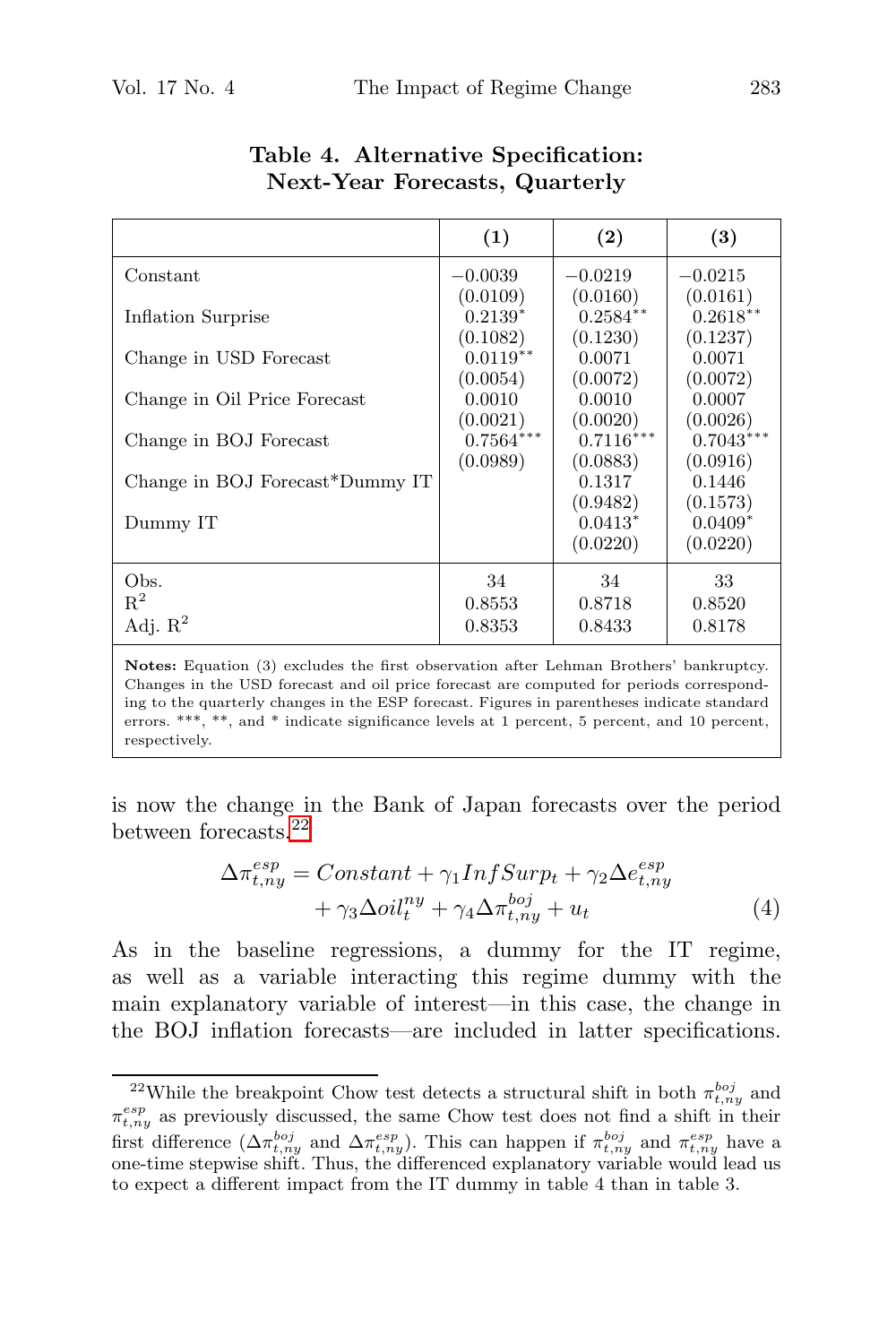Dependent-variable own lag is not included in the quarterly specification, as private forecasters do not appear to be adjusting their forecasts at such long lags; further, Durbin-Watson statistics close to 2 for the key specifications of table 4's regressions provide no evidence that the error terms are positively autocorrelated.

The impact of the change in Bank of Japan forecasts is statistically significant, with coefficients of around 0.70–0.76, suggesting that more than two-thirds of changes in the BOJ forecasts are passed through to changes in the ESP forecasts (table 4, columns 1–3). The adjusted R-squared of over 0.8 in all specifications suggests high degrees of explanatory power. The signs of the control variable coefficients are unchanged, and generally the same control variables that are statistically significant in the earlier regressions are also significant in the quarterly difference regressions.

Important points to notice are (i) the coefficient on the variable interacting the BOJ forecast change with the IT dummy is not statistically significant, and (ii) the IT dummy on its own is positive, but at 0.04 (columns 2–3) corresponds to a miniscule 0.01 percentage point on a monthly frequency. The first point is consistent with the observation that the interactive variable is also not significant in the earlier baseline specification (table 3, columns 4–5). The second point is also consistent with the baseline result that private-sector inflation forecasts were not raised meaningfully even after the Bank of Japan raised its inflation forecasts upon the adoption of inflation targeting. That is, in the baseline specification, the impact of the wider wedge between BOJ and ESP inflation forecasts was effectively cancelled by the level shift. For these reasons, this alternative specification is consistent with the baseline specification's result that private-sector forecasters discounted the increase in BOJ inflation forecasts in the IT era. However, that aspect is not so clearly seen in this alternative specification, as its explanatory variable, the first difference in the BOJ's inflation forecast  $\Delta \pi_{t,ny}^{boj}$ , largely conceals the shift in its level  $\pi_{t,ny}^{boj}$  (see footnote 22).

## **6. Conclusion**

The impact of central bank inflation forecasts on those of the private sector can be influenced by the introduction of an inflation-targeting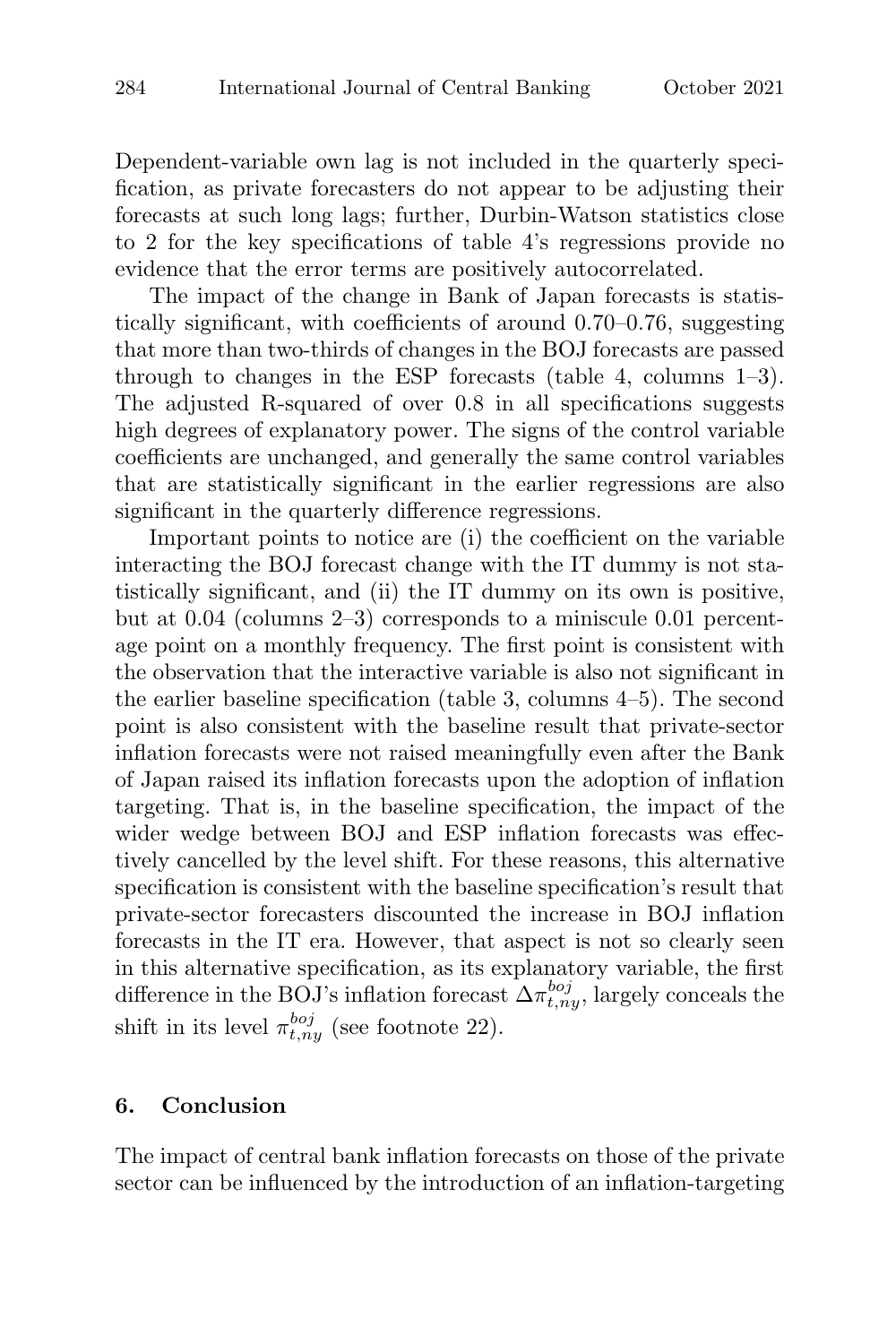regime in numerous ways. If the target is particularly credible, the usefulness of the central bank forecasts might be reduced due to their diminished information value. But if the target is not viewed as achievable, and central bank forecasts are viewed as influenced by the target, once again the usefulness of the forecasts might be affected.

We argue that our results are more consistent with the latter channel: there was a structural upward shift in BOJ inflation forecasts following the adoption of inflation targeting in 2013—reflecting the incentive of the central bank to communicate its intent to achieve the target—that affected their use by the private sector. The fact that forecast assumptions were changed at the time to include the central bank's judgment of "the effects of past policy decisions" was yet another aspect of the IT regime that could have diminished their value to the private sector. The decline in the accuracy of central bank forecasts in the IT era versus those of the private sector is consistent with such a structural shift. And the systematic downward discounting of the central bank forecasts that followed suggests that private-sector forecasters likely viewed the BOJ forecasts as upwardly biased. By contrast, the inability of private-sector expectations of inflation to rise beyond 1.5 percent for any extended period after the announcement of the 2 percent inflation target is prima facie evidence that it wasn't the introduction of a credible target that could have been responsible for any change in the influence of central bank forecasts.

We view Japan's situation as increasingly relevant and the results as generally useful. Since the global financial crisis, inflation levels in both advanced and many emerging economies have been persistently weak and below established targets. One after another, advanced economies adopted unconventional monetary policies whose effectiveness was untested. Further, the inflation forecasts of many monetary authorities, including the U.S. Federal Reserve, have repeatedly been higher than both observed inflation and the forecasts of the market. One renowned scholar and Fed watcher has even suggested that market participants might see the Federal Reserve forecasts "as a disconnect from reality" (Summers 2016). The undershooting of inflation outcomes from the forecasts and targets laid out by central banks is by now a widespread phenomenon, which can hardly be viewed as unique to Japan.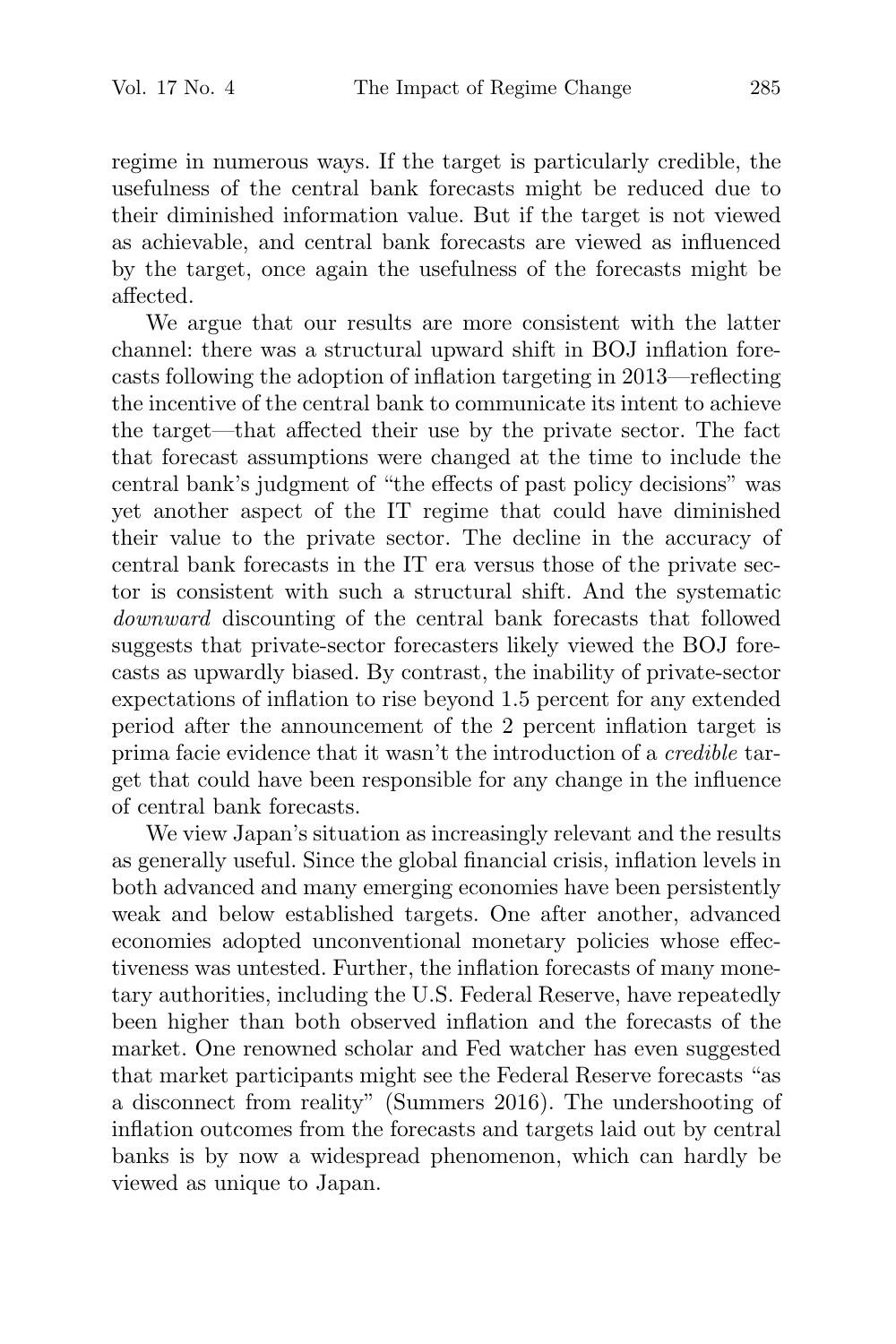Thus, this case study gives us general insights into the relationship between inflationary expectations and central bank and privatesector forecasts, as well as the impact of different monetary policy regimes, especially when the targeted inflation rate is higher than the expected inflation rate and the nominal policy rate is close to an effective lower bound. We hope our findings here will stimulate further research on the impact of central bank forecasts under different policy regimes, as well as the tradeoffs that monetary authority may face when issuing the forecasts.

## **Appendix**

| Variable                                | Variable Description                                                                                                                                                                        | Sources                                |
|-----------------------------------------|---------------------------------------------------------------------------------------------------------------------------------------------------------------------------------------------|----------------------------------------|
| $\pi_{t,ny}^{esp}$                      | $ESP$ inflation forecast at time t for<br>next year, in percent.                                                                                                                            | JCER.                                  |
| $\pi_{t-1,ny}^{boj}$                    | The latest BOJ inflation forecast for<br>next year known to ESP survey<br>respondents when they make forecasts<br>at time $t$ , in percent.                                                 | BOJ                                    |
| $\tau^{esp}_{t,ny}$                     | Change in ESP inflation forecast<br>between time $t-1$ and t for next year,<br>in percentage points.                                                                                        | JCER;<br>authors'<br>calculations      |
| $_{t.nu}^{boj}$                         | Change in BOJ inflation forecast for<br>next year (quarterly in the alternative<br>specification), in percentage points.                                                                    | BOJ; authors'<br>calculations          |
| $\pi_{t-1,ny}^{boj}-\pi_{t-1,ny}^{esp}$ | The latest BOJ inflation forecast for<br>next year known to ESP survey<br>respondents when they make forecasts<br>at time $t$ minus ESP inflation forecast<br>for next year at time $t-1$ . | JCER; BOJ;<br>authors'<br>calculations |
| $e^{esp}_{t,ny}$                        | Log change in $ESP$ JPY/USD<br>exchange rate forecast between time<br>$t-1$ and t for next year, in percent. A<br>positive change indicates depreciation<br>of JPY is expected.             | JCER;<br>authors'<br>calculations      |

**Table A.1. Variable Description**

(continued)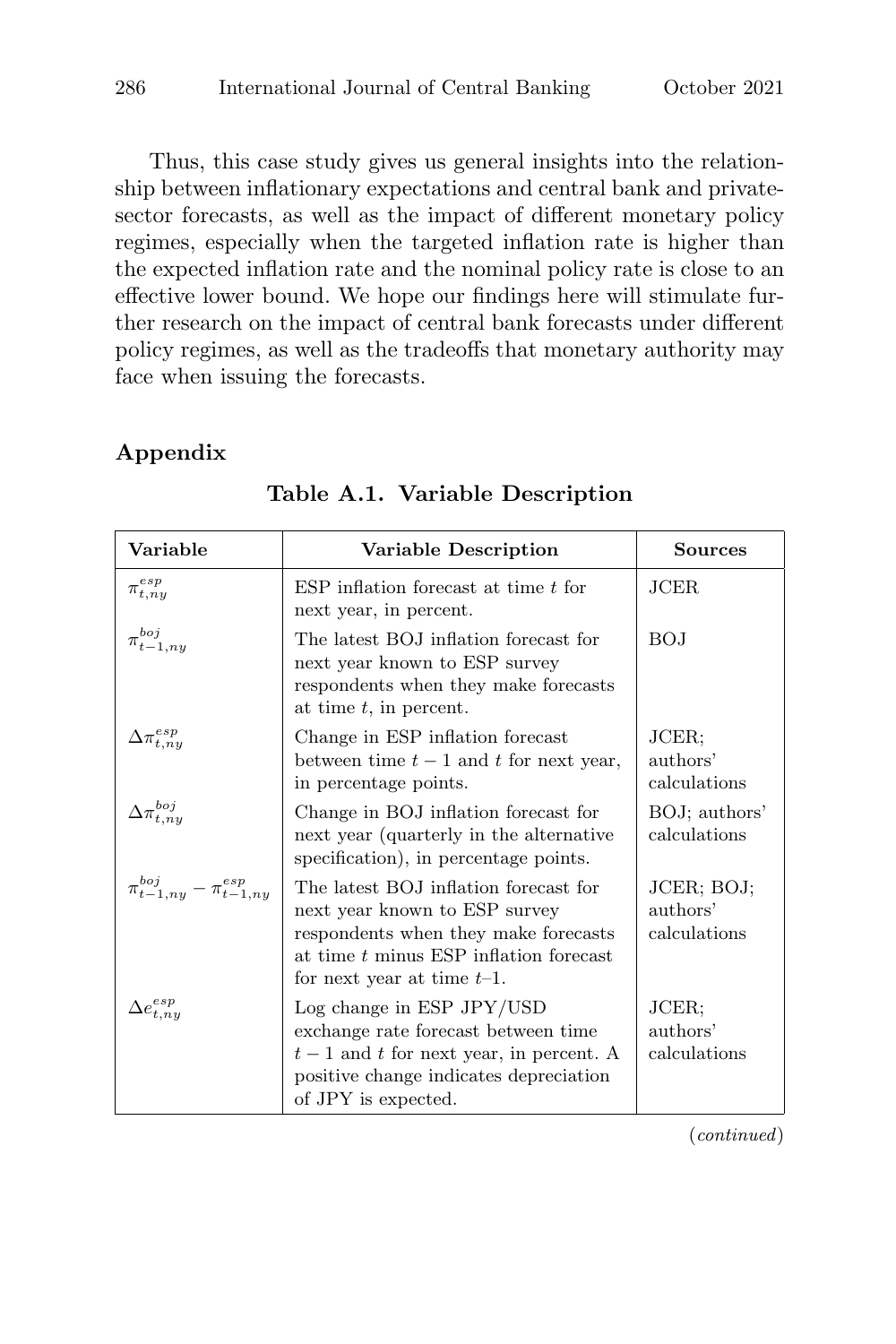| Variable              | Variable Description                                                                                                                                                                                                                                                                                                                                                                                                                                                            | <b>Sources</b>                                                             |
|-----------------------|---------------------------------------------------------------------------------------------------------------------------------------------------------------------------------------------------------------------------------------------------------------------------------------------------------------------------------------------------------------------------------------------------------------------------------------------------------------------------------|----------------------------------------------------------------------------|
| $\Delta oil^{spot}_t$ | Log change in spot WTI oil price<br>between time $t-1$ and t, in percent.                                                                                                                                                                                                                                                                                                                                                                                                       | Bloomberg;<br>authors'<br>calculations                                     |
| $\Delta oil_t^{ny}$   | Log change in the average of prices of<br>WTI oil futures with deliveries in next<br>fiscal year, between time $t-1$ and t, in<br>percent. Namely, the log change in the<br>average of future prices of contracts to<br>be delivered in each month of the next<br>fiscal year. The average of future prices<br>is calculated as $[F(Apr)+F(May)++$<br>$F(Feb) + F(Mar)]/12$ , where $F(.)$<br>represents the future price of contract<br>to be delivered in a particular month. | Bloomberg;<br>authors'<br>calculations                                     |
| $InfSurp_t$           | Core inflation surprise known at time $t$ ,<br>defined as realized quarterly inflation<br>at time $t$ minus quarterly inflation<br>forecasted prior to the release of<br>realized figures, in percent.                                                                                                                                                                                                                                                                          | <b>Statistics</b><br>Bureau of<br>Japan; JCER;<br>authors'<br>calculations |
| DumIT                 | Dummy variable for inflation target<br>period, equal to 1 for ESP surveys<br>from February 2013 onwards, and 0<br>otherwise.                                                                                                                                                                                                                                                                                                                                                    |                                                                            |
| Dum TaxDelay          | Two separate dummy variables are<br>included to control for delays of<br>consumption tax hike, one equal to 1<br>for ESP survey of December 2014, and<br>0 otherwise, the other equal to 1 for<br>the ESP survey of June 2016, and 0<br>otherwise.                                                                                                                                                                                                                              |                                                                            |

**Table A.1. (Continued)**

# **References**

- Andrade, P., G. Gaballo, E. Mengus, and B. Mojon. 2018. "Forward Guidance and Heterogeneous Beliefs." BIS Working Paper No. 750 (October).
- Blinder, A. S., M. Ehrmann, M. Fratzscher, J. De Haan, and D. Jansen. 2008. "Central Bank Communication and Monetary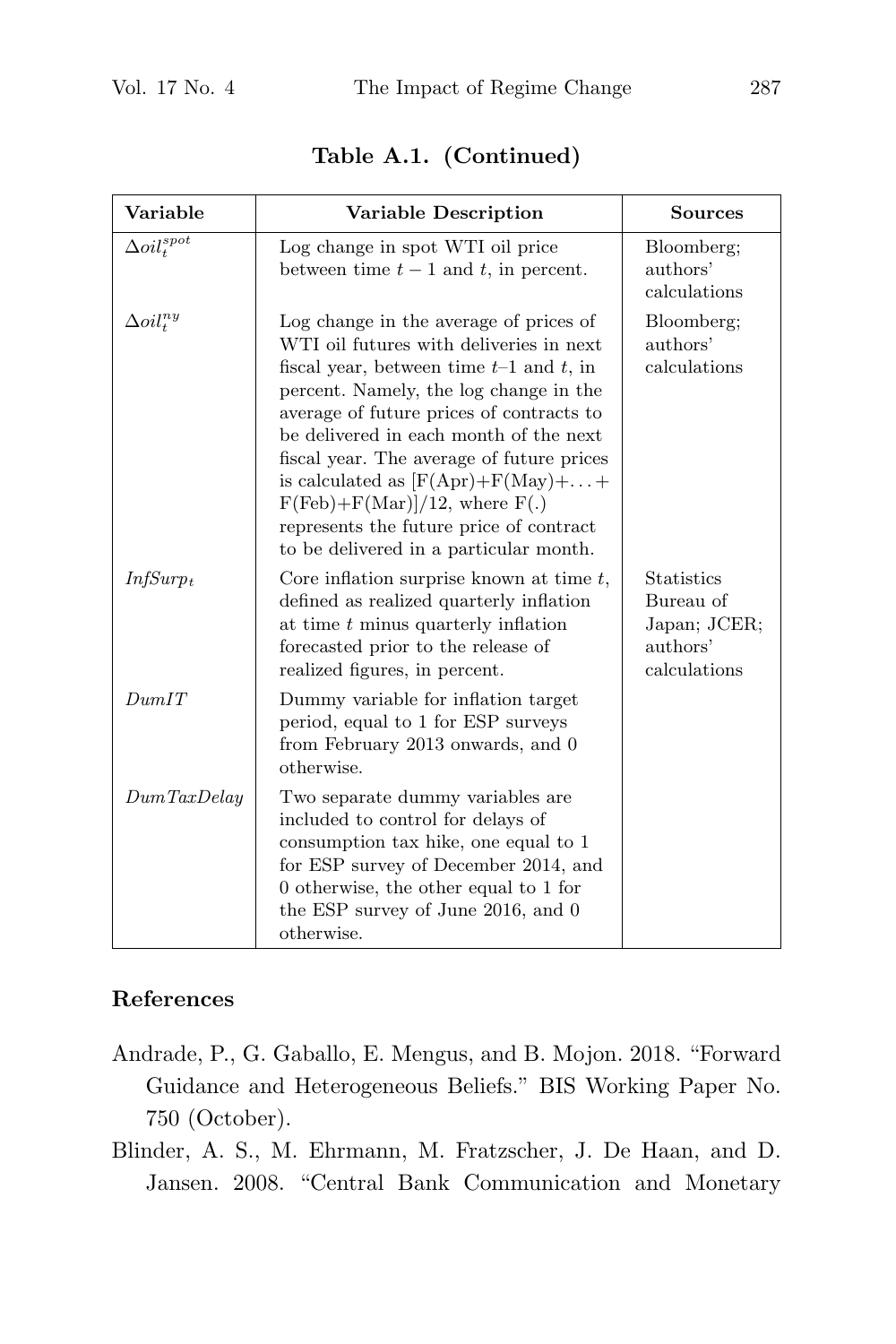Policy: A Survey of Theory and Evidence." Journal of Economic Literature 46 (4): 910–45.

- Bomfim, A. N., and G. D. Rudebusch. 2000. "Opportunistic and Deliberate Disinflation under Imperfect Credibility." Journal of Money, Credit and Banking 32 (4, Part 1): 707–21.
- Campbell, J. R., C. L. Evans, J. D. M. Fisher, and A. Justiniano. 2012. "Macroeconomic Effects of Federal Reserve Forward Guidance." Brooking Papers on Economic Activity (Spring): 1–80.
- Capistran, C., and M. Ramos-Francia. 2010. "Does Inflation Targeting Affect the Dispersion of Inflation Expectations?" Journal of Money, Credit and Banking 42 (1): 113–34.
- Cecchetti, S. G., and C. Hakkio. 2009. "Inflation Targeting and Private Sector Forecasts." NBER Working Paper No. 15424.
- Christensen, J., and M. Spiegel. 2019. "Negative Interest Rates and Inflation Expectations in Japan." FRBSF Economics Letter No. 2019-22, August 26.
- Coibion, O., and Y. Gorodnichencko. 2012. "What Can Survey Forecasts Tell Us about Information Rigidities?" Journal of Political Economy 120  $(1)$ : 116–59.
- Crowe, C. 2010. "Testing the Transparency Benefits of Inflation Targeting: Evidence from Private Sector Forecasts." Journal of Monetary Economics 57 (2): 226–32.
- Dale, S., A. Orphanides, and P. Osterholm. 2011. "Imperfect Central Bank Communication — Information vs. Distraction." International Journal of Central Banking 7 (2, June): 3–39.
- de Mendonca, H. F., and J. D. B. V. de Deus. 2019. "Central Bank Forecasts and Private Expectations: An Empirical Assessment from Three Emerging Economies." Economic Modelling 83 (December): 234–44.
- Demertzis, M., and N. Hoeberichts. 2007. "The Costs of Increasing Transparency." Open Economies Review 18 (3): 263–80.
- Demertzis, M., and N. Viegi. 2008. "Inflation Targets as Focal Points." International Journal of Central Banking 4 (1, March): 55–87.
- Ehrbeck, T., and R. Waldmann. 1996. "Why Are Professional Forecasters Biased? Agency versus Behavioral Explanations." Quarterly Journal of Economics 111 (1): 21–40.
- Ehrmann, M. 2015. "Targeting Inflation from Below: How Do Inflation Expectations Behave?" International Journal of Central Banking 11 (Supplement 1, September): 213–49.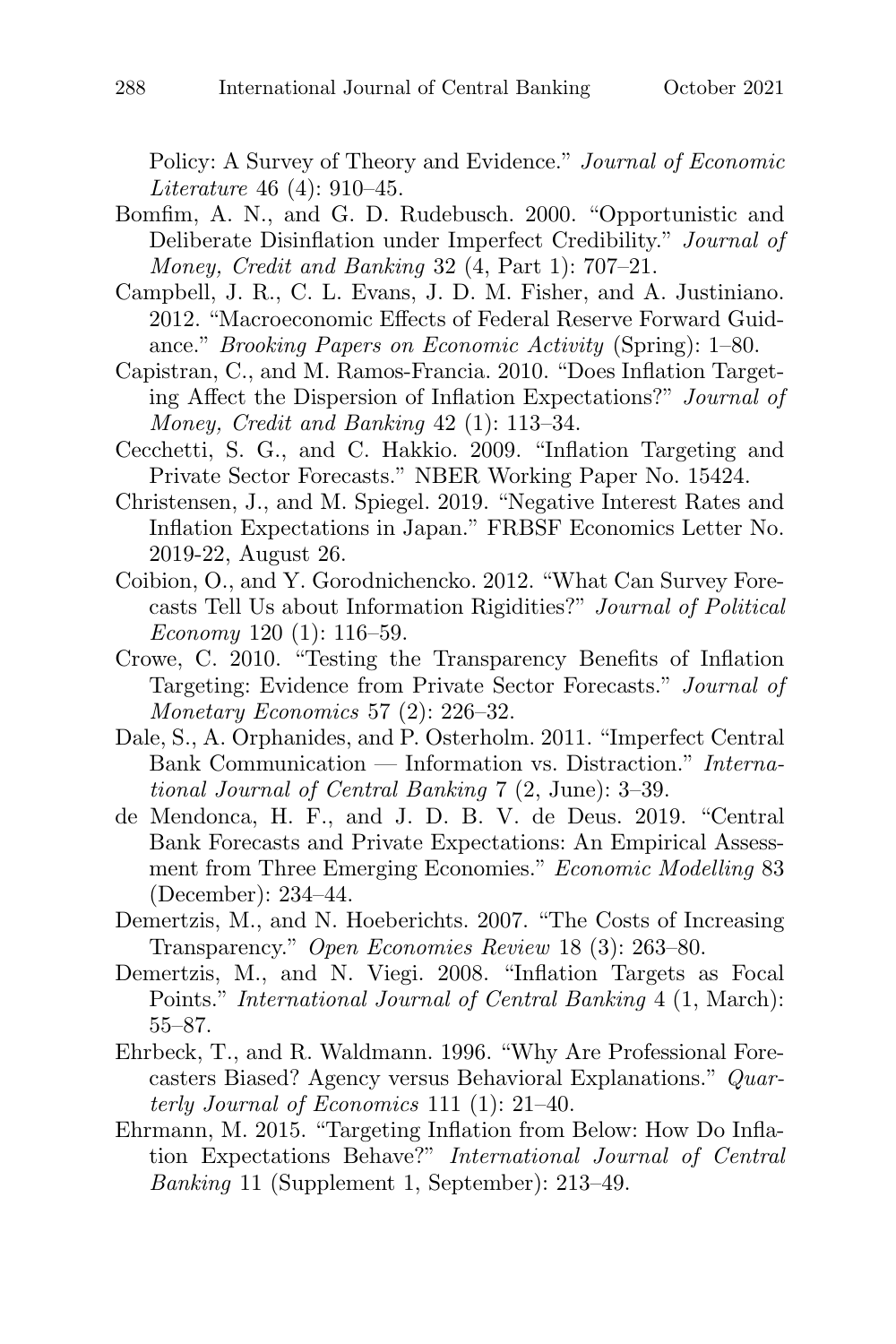- Ehrmann, M., S. Eijffinger, and M. Fratzscher. 2012. "The Role of Central Bank Transparency for Guiding Private Sector Forecasts." Scandinavian Journal of Economics 114 (3): 1018–52.
- Fujiwara, I. 2005. "Is the Central Bank's Publication of Economic Forecasts Influential?" Economics Letters 89 (3): 255–61.
- Hattori, M., and J. Yetman. 2017. "The Evolution of Inflation Expectations in Japan." Journal of the Japanese and International Economies 46 (December): 53–68.
- Hubert, P. 2014. "FOMC Forecasts as a Focal Point for Private Expectations." Journal of Money, Credit and Banking 46 (7): 1381–1420.

———. 2015. "Do Central Bank Forecasts Influence Private Agents? Forecasting Performance versus Signals." Journal of Money, Credit and Banking 47 (4): 771–89.

- Ito, T. 1990. "Foreign Exchange Rate Expectations: Micro Survey Data." American Economic Review 80 (3): 434–49.
- Kool, C., M. Middeldorp, and S. Rosenkranz. 2011. "Central Bank Transparency and the Crowding Out of Private Information in Financial Markets." Journal of Money, Credit and Banking 43 (4): 765–74.
- Laster, D., P. Bennett, and I. S. Geoum. 1999. "Rational Bias in Macroeconomic Forecasts." Quarterly Journal of Economics 114 (1): 293–318.
- Morris, S., and H. S. Shin. 2002. "Social Value of Public Information." American Economic Review 92 (5): 1521–34.
- Morris, S., H. S. Shin, and H. Tong. 2006. "Social Value of Public Information: Morris and Shin (2002) Is Actually Pro-Transparency, Not Con: Reply." American Economic Review 96  $(1): 453 - 55.$
- Nishizaki, K., T. Sekine, and Y. Ueno. 2014. "Chronic Deflation in Japan." Asian Economic Policy Review 9 (1): 20–39.
- Orphanides, A. 2018. "The Boundaries of Central Bank Independence: Lessons from Unconventional Times." Discussion Paper No. 2018-E-10, Institute for Monetary and Economic Studies, Bank of Japan.
- Ottaviani, M., and P. N. Sorensen. 2006. "The Strategy of Professional Forecasting." Journal of Financial Economics 81 (2): 441–66.